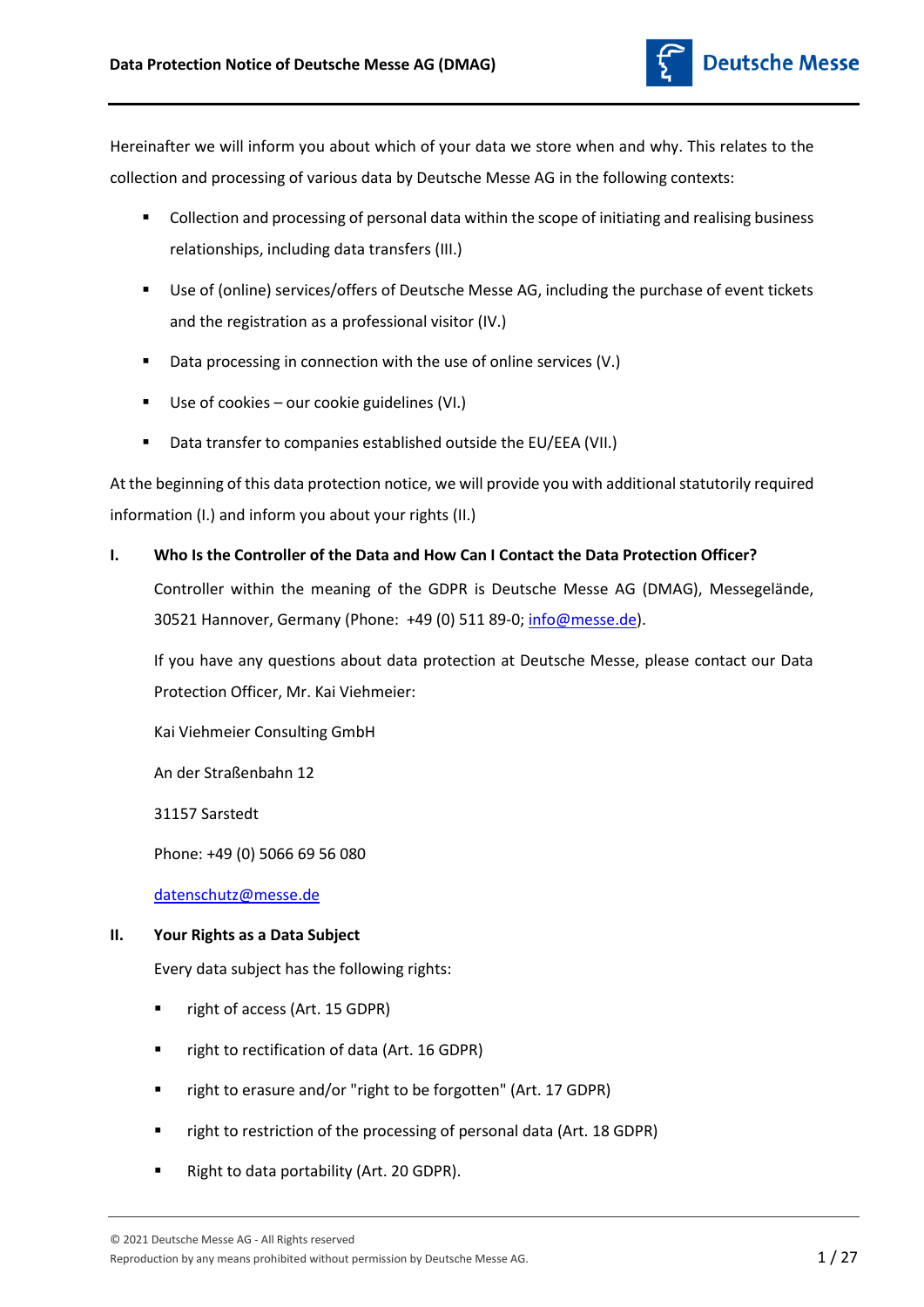

**You may at any time object to the processing of your personal data for marketing purposes – including profiling in connection with direct marketing – without giving reasons.** 

Moreover, you have a general right to object (cf. Art. 21 [1] GDPR). In this case, reasons must be given for the objection. To the extent data is processed on the basis of consent, such consent can be revoked at any time with future effect.

Should you wish to exercise your rights as a data subject, please refer t[o datenschutz@messe.de](mailto:datenschutz@messe.de)

Furthermore, you have the right to lodge a complaint with a supervisory authority against the data processing performed by us.

# **III. Scope of Data Collection and Data Processing, Purposes of Processing, Transfer of Data; Here: Business Contacts**

## **1. Business Initiation/Support Regarding Business and Professional Development**

For the purpose of business initiation, Deutsche Messe AG will collect and process personal data you provide within the scope of a business contact or in connection with a request, a delivery or performance, or other form of business contact. By business contact, we mean the collection of data at presentations of Deutsche Messe AG as well as at events and networking meetings. In addition, we will collect publicly available data, like information from company websites or publicly available directories (catalogues, lists of associations, etc.).

Apart from your contact details, the data collection will include further information provided by you in this context (in addition to the data on your business card, this usually extends to requests you make or further information you provide on the company you work for). Moreover, we will collect the data made available on the website of your employer. We will process such data to provide you and the company you work for with support regarding business and professional development in accordance with the objectives of Deutsche Messe AG.

We will involve service providers in the processing of such data. If your country of residence is not Germany, we will transfer the above-described data to the locally responsible subsidiary and/or sales partner of Deutsche Messe AG. Our aim is to provide support regarding business and professional development also via our subsidiaries/sales partners, to establish a long-term business relationship, and to inform about further relevant events of DMAG and its subsidiaries at their respective locations.

# **2. Performance of a Contract**

For the purpose of contractual performance, we will collect and process core data (company

Reproduction by any means prohibited without permission by Deutsche Messe AG. 2 27 27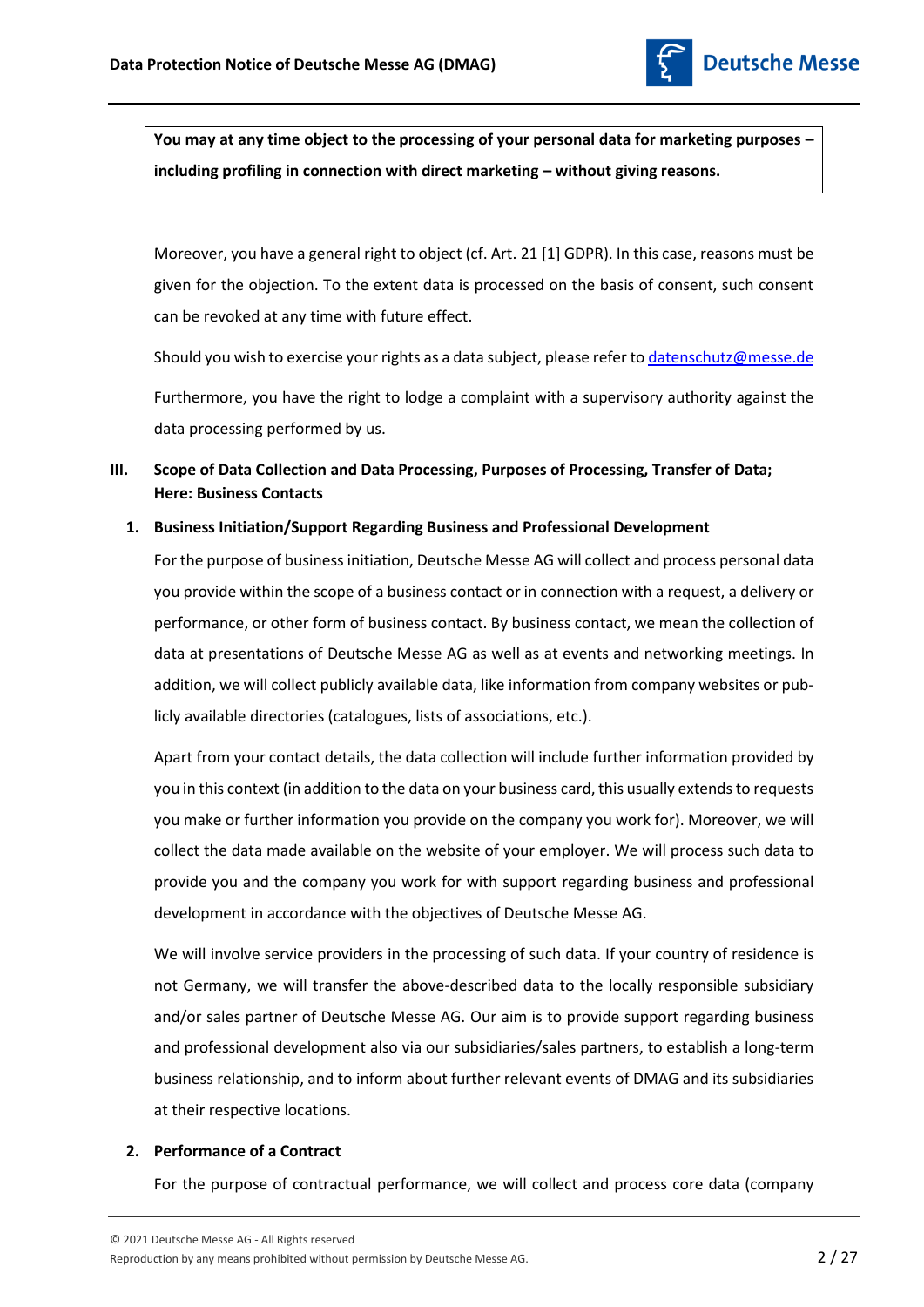

name, contact person, address, phone number, e-mail address) as well as further data required for purposes of contractual performance and accounting, like order and performance data, correspondence data, payment data. This also includes the use of such data for the processing of complaints and warranty cases. Furthermore, the data may be made available to external auditors, tax advisors and lawyers working for Deutsche Messe AG.

# **3. Deletion of Data**

The data collected in connection with the ordering and delivery of services will be stored in accordance with the statutory retention periods pursuant to Secs. 146 et seq. German Revenue Code (AO) and/or Sec. 257 German Commercial Code (HGB) and deleted upon expiry of the respective retention periods. The personal data of other business contacts will remain stored as long as the respective person in its function is of relevance for our business purposes. This will be reviewed internally every 5 years. To the extent required for compliance with statutory retention obligations, the data will then be archived.

## **4. Legal Bases**

The legal bases for the processing of personal data are:

- Art. 6 [1] b GDPR for delivery and performance
- Art. 6 [1] f GDPR for the processing of data of suppliers and other service providers to initiate business deals
- Art. 6 [1] f GDPR for the processing of data of other business contacts, including transfer to subsidiaries/sales partners
- **IV. Scope of Data Collection and Data Processing, Purposes of Processing, Transfer of Data; Here: Use of (Online) Services/Offers of Deutsche Messe AG, Including the Purchase of Event Tickets and the Registration as a Professional Visitor/Registration as a Journalist**

The use of the online services offered by Deutsche Messe AG requires the setting up of a customer account (Account). This is the basis for Deutsche Messe AG to offer to its customers various services in order to make participation in the event as interesting and pleasant as possible. The online services offered by Deutsche Messe AG come as a comprehensive package. The legal basis for the setting up and allocation of user accounts is Art. 6 [1] b GDPR.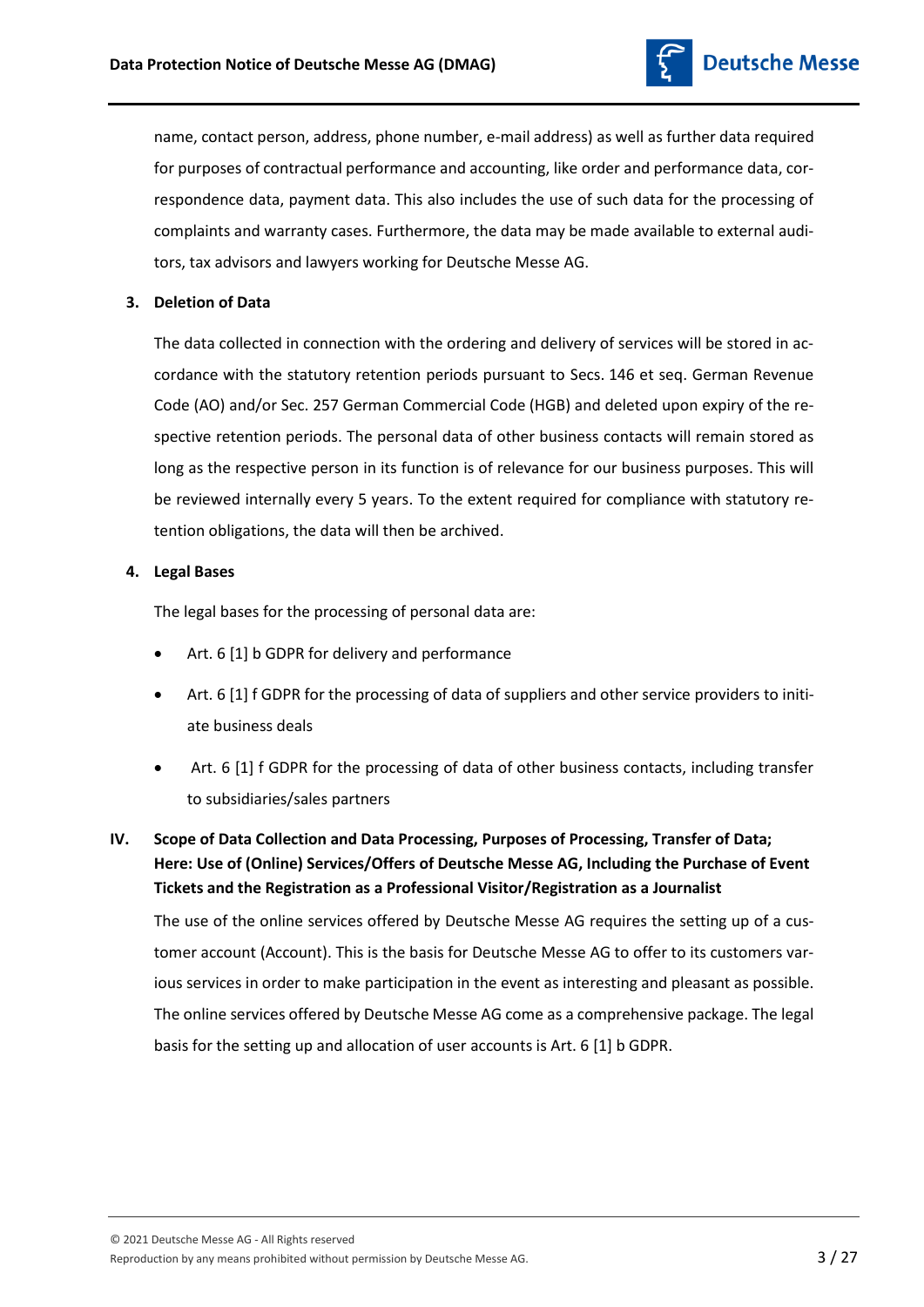# **1. Booking of Trade Fair Participations, Including Online Booking System ("Exhibitor Shop")**

If you wish to book a trade fair participation or further services via the Exhibitor Shop, you need to set up an account. Via this account, you can make required amendments/updates or book participations in further trade fairs. After the trade fair, you can deactivate your account at any time.

DMAG will process the personal data collected within the framework of booking trade fair participations for purposes of contractual performance, accounting and customer administration. In addition, the data collected in connection with the booking of trade fair participations will be used to process warranty cases or other complaints. The data may also be disclosed to external auditors or tax authorities for auditing purposes. In individual cases, the data may be disclosed to lawyers engaged by Deutsche Messe AG in connection with the assessment/assertion of legal claims.

Deutsche Messe AG will transfer the core data (company name, contact person, address, and contact details like phone number and email address) to other companies within DMAG Group with its corporate seat in Hanover to ensure that identical core data are used and administrated by all group companies. This also includes the sharing of data updates of which we or one of our group companies becomes aware. Any updates will be made available to all other group companies involved. This helps us to simplify our internal processes and will save you the trouble of having to provide your core data again when contacting another group company. For an overview of our group companies please, go to [www.messe.de](http://www.messe.de/)

The mandatory information provided when setting up the customer account (name and address, company, contact person, trade fair and booth) will, to the extent required, be transferred to external service providers of Deutsche Messe AG who offer additional services in connection with the booth you have booked.

Pursuant to the German Trade Regulation Act (GewO), every event needs to be registered with the competent regulatory agency. To this end, the organiser has to submit to the regulatory agency a preliminary list of exhibitors prior to the event. In this context, personal data included in the corporate information of a company (sole proprietorships) may be disclosed to the regulatory agency.

The data will be stored in accordance with the statutory retention periods pursuant to Secs. 146 et seq. German Revenue Code (AO) and/or Sec. 257 German Commercial Code (HGB) and deleted upon expiry of the respective retention periods.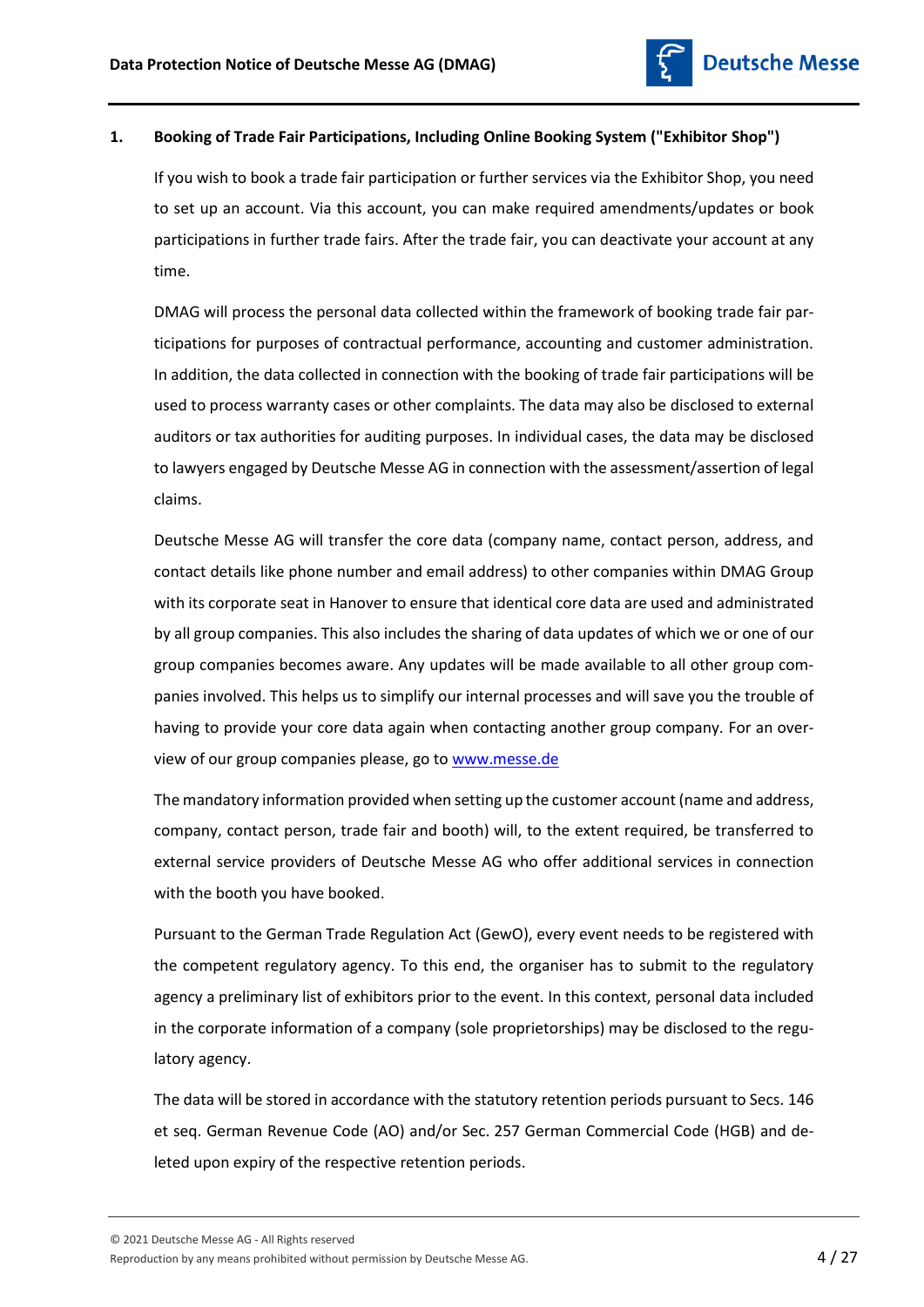# **Legal bases:**

- Setting up and allocation of user accounts: Art. 6 [1] b GDPR
- Contractual performance including processing of complaints/warranty claims: Art. 6 [1] b GDPR
- Storage of data pursuant to AO/HGB and audits by tax authorities/auditors: Art. 6 [1] c GDPR
- Transfer of data pursuant to GewO: Art. 6 [1] c GDPR
- Transfer of data to service partners for the provision of services on behalf of Deutsche Messe AG: Art. 6 [1] b GDPR and/or Art. 6 [1] f GDPR
- Transfer of data to other group companies of Deutsche Messe AG: Art. 6 [1] f GDPR

# **2. Purchase of Event Tickets**

# **a. Setting up a User Account**

The purchase of event tickets (tickets for trade fairs, symposiums, or other events) requires the setting up of a customer account. Via this account, you can also use further services and book further tickets. After the trade fair, you can deactivate such account at any time if you want to.

As an alternative to setting up your own customer account, you can also use your social media accounts on Facebook, Google, LinkedIn or Xing to purchase tickets, provided this is intended for the event in question. You will be forwarded to the site of the respective social media service, where you can log in with your user data. Such data will then be used for the setting up and allocation of your user account with Deutsche Messe AG.

If you use the social login via Facebook, Google, LinkedIn or Xing, the social network will transfer the following data to us:

- Facebook: name, first name, email address
- Google: name, first name, email address
- LinkedIn: name, first name, email address
- Xing: name, first name, email address

After login to the online ticket shop via your existing social media account with Facebook, Google, LinkedIn or Xing, you have the option to disconnect the link to the social media service.

We will store the data provided to us by the social media service as long as they are needed for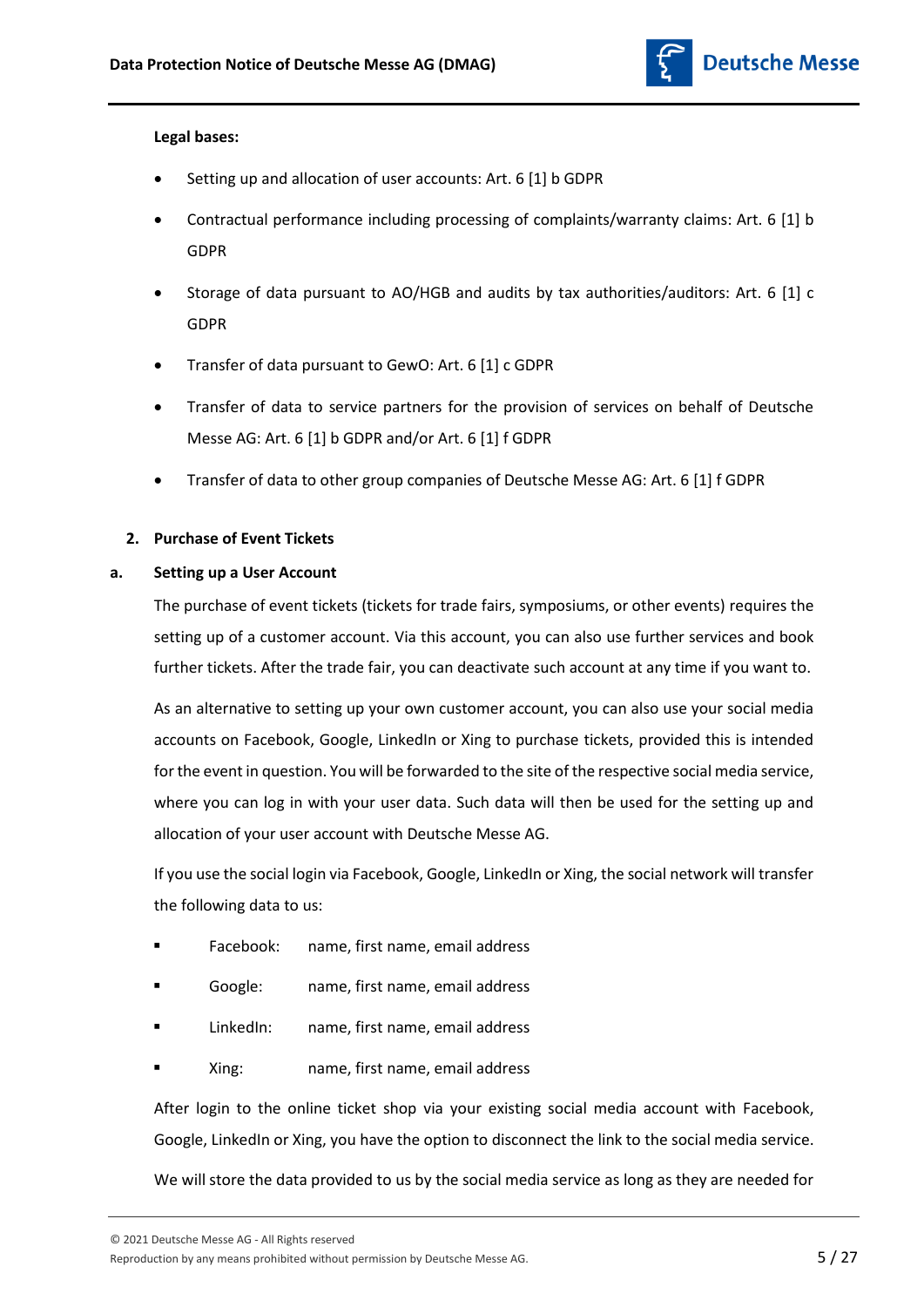

the processing of the ticket purchase and the event. Deutsche Messe AG will not transfer any data to social networks. Nonetheless, due to the transfer of data to DMAG occasioned by you the social network may store your registration with DMAG. In such case, the respective social network will have sole responsibility for any data processing.

# **b. Purchase of Event Tickets**

Once you are registered for our online ticket shop, you can use this platform for the purchase of event tickets (tickets for trade fairs, conferences). Guided Tour tickets are available at the separate Guided Tour shop. Deutsche Messe AG will process the mandatory data provided by you and the data relating to the selected event for your ticket purchase to ensure entry to the selected events on the respective date(s). In addition, this data will be used to issue name badges for the trade fair visit/the conference attendance.

The data about the ticket purchase will be used for accounting purposes and, where applicable, to process any warranty claims or complaints. Moreover, your data may be transferred to external auditors and/or tax authorities for auditing purposes or to lawyers engaged by Deutsche Messe AG in connection with the assessment/assertion of legal claims. The data about the ticket purchase will be stored in accordance with statutory retention periods pursuant to Secs. 146 et seq. German Revenue Code (AO) and/or Sec. 257 German Commercial Code (HGB) and deleted upon expiry of the respective retention periods.

# **Legal bases:**

- Contractual performance including processing of warranty or other claims: Art. 6 [1] b GDPR
- Setting up and allocation of user accounts: Art. 6 [1] b GDPR
- Storage of data pursuant to AO/HGB and, where applicable audits by tax authorities/auditors: Art. 6 [1] c GDPR
- Disclosure to lawyers engaged by Deutsche Messe AG in connection with the assessment/assertion of legal claims: Art. 6 [1] f GDPR

# **3. Registration of Professional Visitor Tickets/Exhibitor Passes (Hereinafter Collectively "Professional Visitor Tickets")**

Registration for professional visitor tickets requires the setting up of an own user account. Via this account, you can also benefit from further services offered in connection with the trade fair. Registration for professional visitor tickets only serves as an example for the services offered by Deutsche Messe AG in connection with your customer account. After the trade fair, you can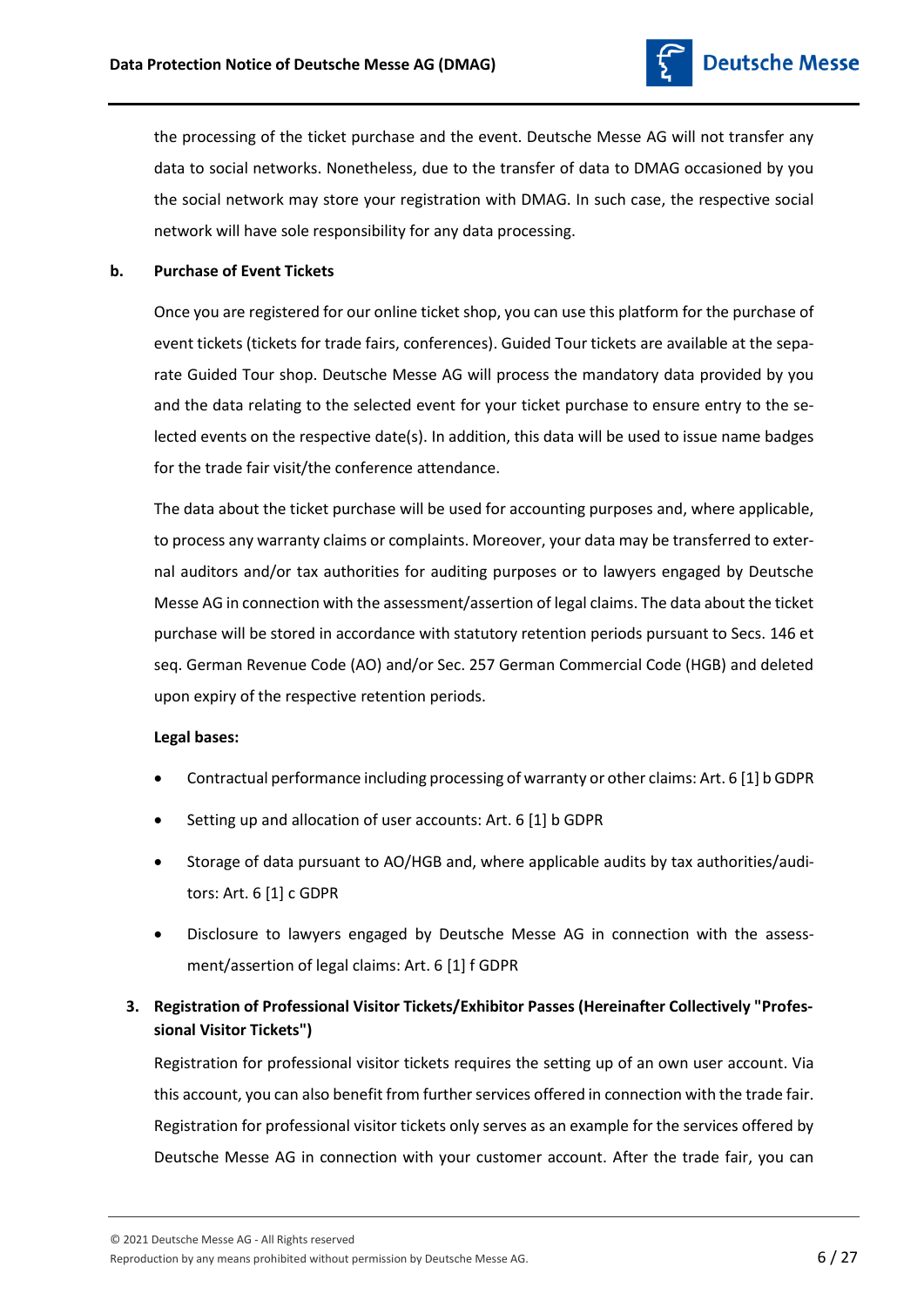

deactivate such account at any time if you want to.

**3.1** In connection with the registration for professional visitor tickets, Deutsche Messe AG will use the collected data to ensure entry to the trade fair for the professional visitor/exhibitor on the scheduled dates. In addition, the data will be used to issue name badges for the trade fair visit. Invitations from exhibitors: Since the costs for entry to the trade fair are borne by the exhibitor inviting the professional visitor, the data related to the ticket registration will also be transferred to the exhibitor who issued the invitation (core data and voluntary information).

## **Legal basis:**

- Setting up and allocation of user accounts: Art. 6 [1] b GDPR
- Contractual performance including processing of claims/warranty claims: Art. 6 [1] b GDPR
- Transfer of core data to the exhibitor for marketing purposes: Art. 6 [1] a GDPR
- Transfer of core data to the exhibitor who issued the invitation: Art. 6 [1] f GDPR
- **3.2** If you have expressly given your consent on the event registration page, your data collected during registration will also be processed by us as follows:

If you view content from an exhibitor on the event website, save an exhibitor in your watch list, contact an exhibitor or make appointments with an exhibitor, we would like to enable the exhibitor in question to contact you and contact you for advertising purposes. For this reason, we transmit your registration data to the exhibitor concerned as an independent responsible party or to the agency designated by him for this purpose. This enables the exhibitor concerned to contact you via the communication channels you specified during registration (possibly by email, telephone or post) and to address you in an advertising manner on topics relating to the company's content or offers.

In this context, it is possible that the exhibitor has its registered office outside the scope of the GDPR or that no adequacy decision on data protection has been issued by the EU Commission. In these cases, Deutsche Messe has agreed with the exhibitors concerned or their agencies on the application of the EU standard contractual clauses to ensure data protection-compliant processing. You can revoke your consent to the forwarding of data for the purpose of contacting you at any time with future effect by sending an e-mail t[o datenschutz@messe.de.](mailto:datenschutz@messe.de)

#### **Legal basis:**

For transmission of registration data to exhibitors for marketing purposes: Art. 6 [1] a GDPR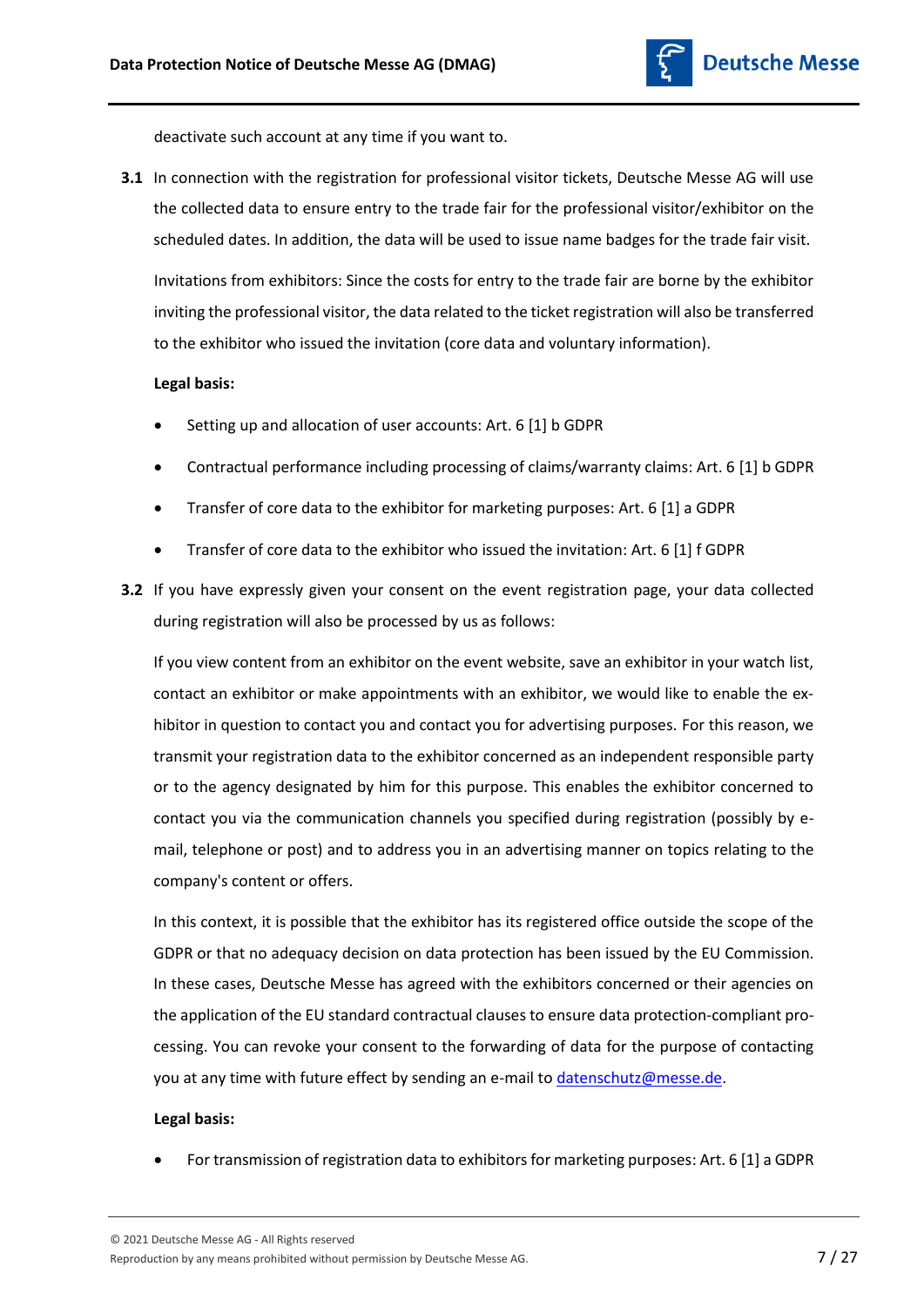

## **4. Use of Further Trade Fair Services**

By setting up a user account, in particular when purchasing online tickets or registering for professional visitor tickets or exhibitor passes, trade fair attendees will get access to additional trade fair services offered by Deutsche Messe AG as part of a service package. This includes the following services:

- Networking
- Lead Management
- Favourites Search
- Routing
- Name badges

The following data processings are carried out in connection with the individual services:

## **Networking**

Deutsche Messe AG would like to connect visitors, exhibitors, experts and executives during their visit to an event and offers digital networking functions on the respective event website. Participation requires prior registration. Participation takes place with the data entered in the user's account.

Networking allows you to search for other trade fair visitors who are also participating in networking. You can contact them, arrange appointments and make video calls. In addition, participants will automatically be suggested to you for networking, and you yourself may be suggested to other participants for networking.

#### **Lead Management**

If desired, Deutsche Messe AG will facilitate an easy transfer of the data stored in connection with the visitor's ticket registration to an exhibitor or to other companies/organisations/persons participating in the event (e.g., participants of a conference or forum, speakers, sponsors, etc.; hereinafter "event participants"). The event participant can scan the barcode on the ticket and will obtain the data stored with Deutsche Messe AG.

# **Favourites Search & Routing**

Users of or our website or app can add exhibitors, products and events to their favourites list. On the basis of such favourites list, an optimal route will be generated for the user, which can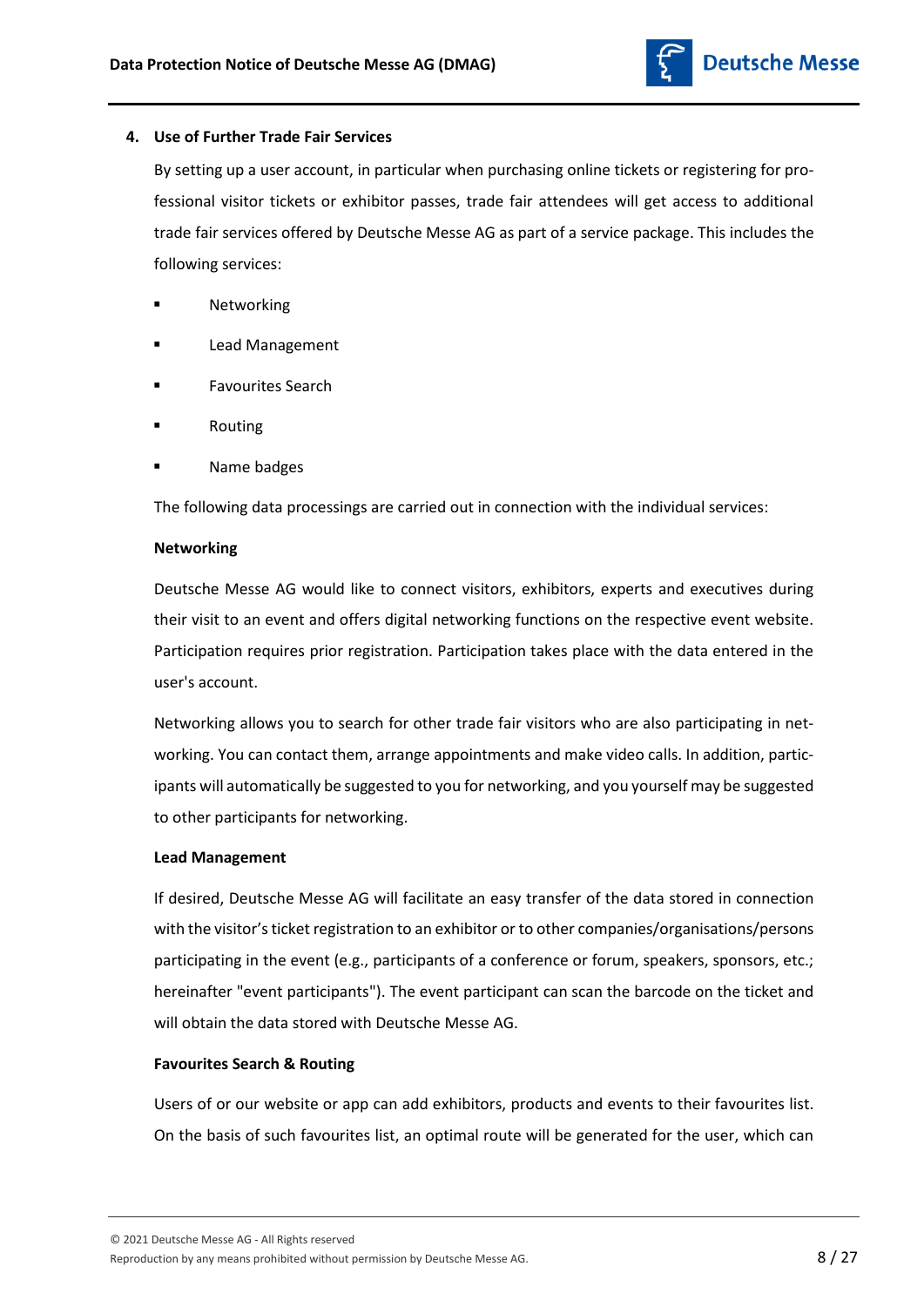

be processed and stored in the user account. If you have installed the trade fair app – and consented to the use of your location – the app can show your specific route and your location.

## **Legal basis:**

 Contractual performance including processing of warranty claims or complaints: Art. 6 [1] b GDPR.

## **5. Processing of Personal Data by DMAG for Marketing Purposes**

DMAG and service providers engaged by it (e.g. letter shops) will use your name and address for further purposes in connection with customer retention and customer recovery. This will include the delivery by post of information regarding further interesting products and services, because DMAG wishes to draw your attention to interesting offers and establish a long-lasting customer relationship.

Moreover, Deutsche Messe AG will use the mandatory data provided in connection with the use of its offers/services as well as voluntary information provided (see paragraphs 1-4 above) to personalise and constantly improve trade fair attendance for visitors and exhibitors and to provide future offers tailor-made to your interests. We use the data collected in connection with the use of our offers/services to provide you with the best possible support regarding your business development and to point out interesting options for trade fair visitors/exhibitors. Your data will be processed internally and in pseudonymised form in order to comply with your legitimate interest to ensure protection of your personal data. The data processing allows us to provide you with personalised offers (website, email, post).

We will stop using your name, address and other data collected upon prior use of our offers/services for marketing purposes – including profiling within the scope of direct marketing – if you have not used any of the offers/services of DMAG for a period of up to 7 years. After expiry of 5 years, we will continue to process your name, address, company affiliation, and status (professional visitor, exhibitor) as well as the last trade fair you attended for the purpose of direct mailings.

As a principle, your email address will only be used for marketing purposes if we have obtained your consent. With respect to recipients with registered seat in Germany, phone numbers will likewise only be used for marketing purposes if consent has been obtained. The following exemptions apply:

To the extent DMAG obtains your email address in connection with the sale of products/services, we will use your email address to promote similar own products. You are entitled to object

Reproduction by any means prohibited without permission by Deutsche Messe AG.  $9/27$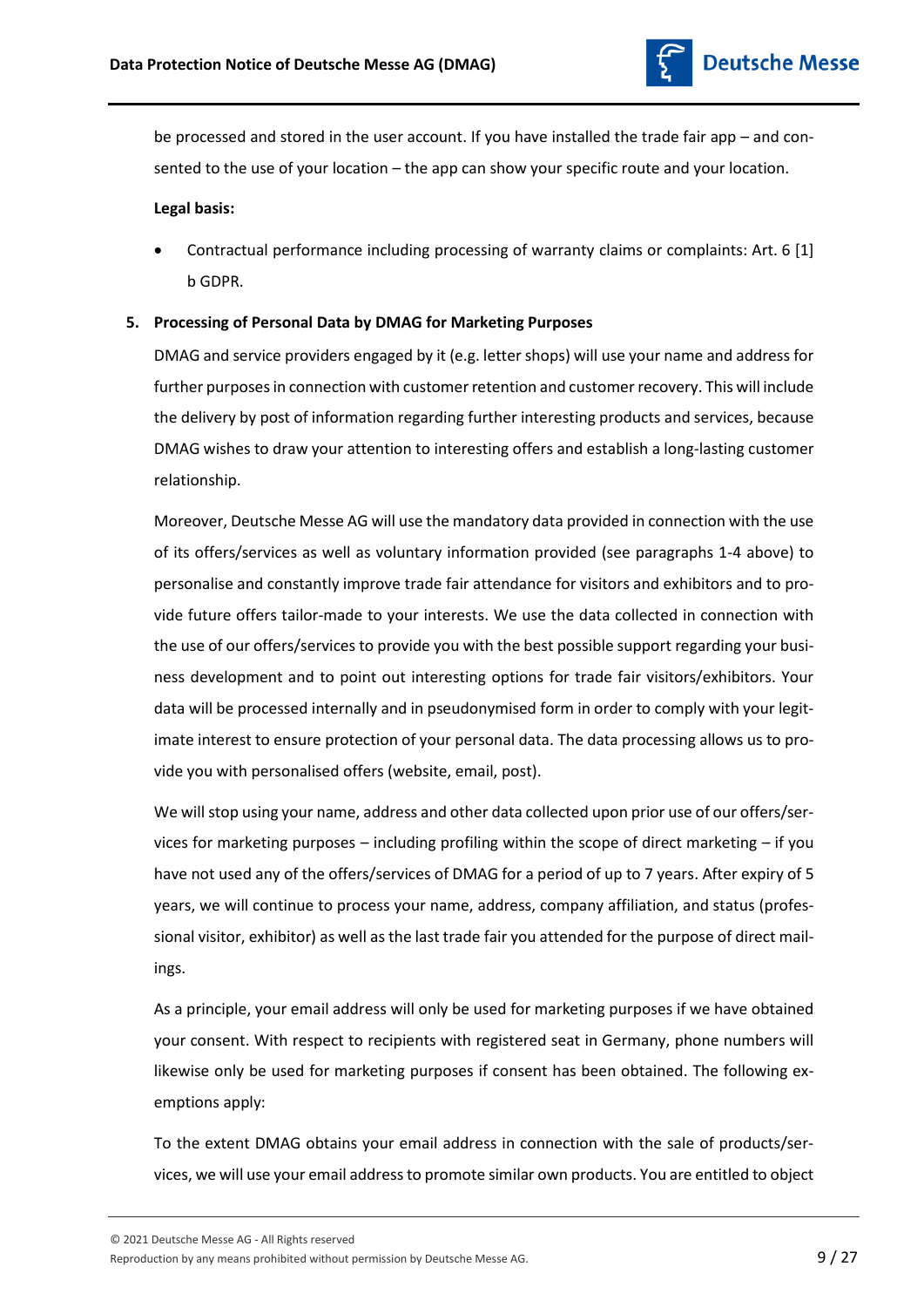

to the use of your data for marketing purposes at any time; this will be pointed out to you upon collection of any data as well as in any marketing communications. Moreover, Deutsche Messe AG will use professional phone numbers, in particular of recipients in Germany, for commercial marketing purposes, to the extent this is based on presumed consent, e.g. within the scope of an existing business relationship.

The phone numbers of recipients outside Germany will be used in compliance with the statutory provisions applicable in the country where the recipient is established and only if the recipient has not objected to the use of its phone number for marketing purposes.

## **Legal bases:**

- Data processing for marketing purposes, including profiling in connection with marketing purposes, and transfer for further marketing purposes: Art. 6 [1] f GDPR
- Telephone marketing: Art. 6 [1] a GDPR and Sec. 7 para. 2 no. 2 alt. 2 German Unfair Competition Act (UWG)
- Email marketing: Art. 6 [1] a GDPR and Sec. 7 para. 3 UWG

# **6. Transfer of Personal Data for Marketing Purposes to Media Cooperation Partners of DMAG**

In the interest of exhibitors, we always seek to involve media companies in order to facilitate special publications and thus make the event known to a broad public. In this context, we would like to provide the media companies involved with the opportunity to contact you directly in order to inform you about the possibility of placing advertisements in these (special) publications and thus realise targeted advertising in a relevant environment.

Where DMAG in the context of a trade fair/an event cooperates with a media partner (e.g. a newspaper publishing company), DMAG will transfer the personal data (core data, including contact person but without email address) provided by the exhibitor upon registration to the respective media company in order to facilitate a direct contact for the above-mentioned purposes. Responsibility for any further data processing in this context lies with the respective media company.

# **Legal basis:**

Transfer of data to the media partners of an event: Art. 6 [1] f GDPR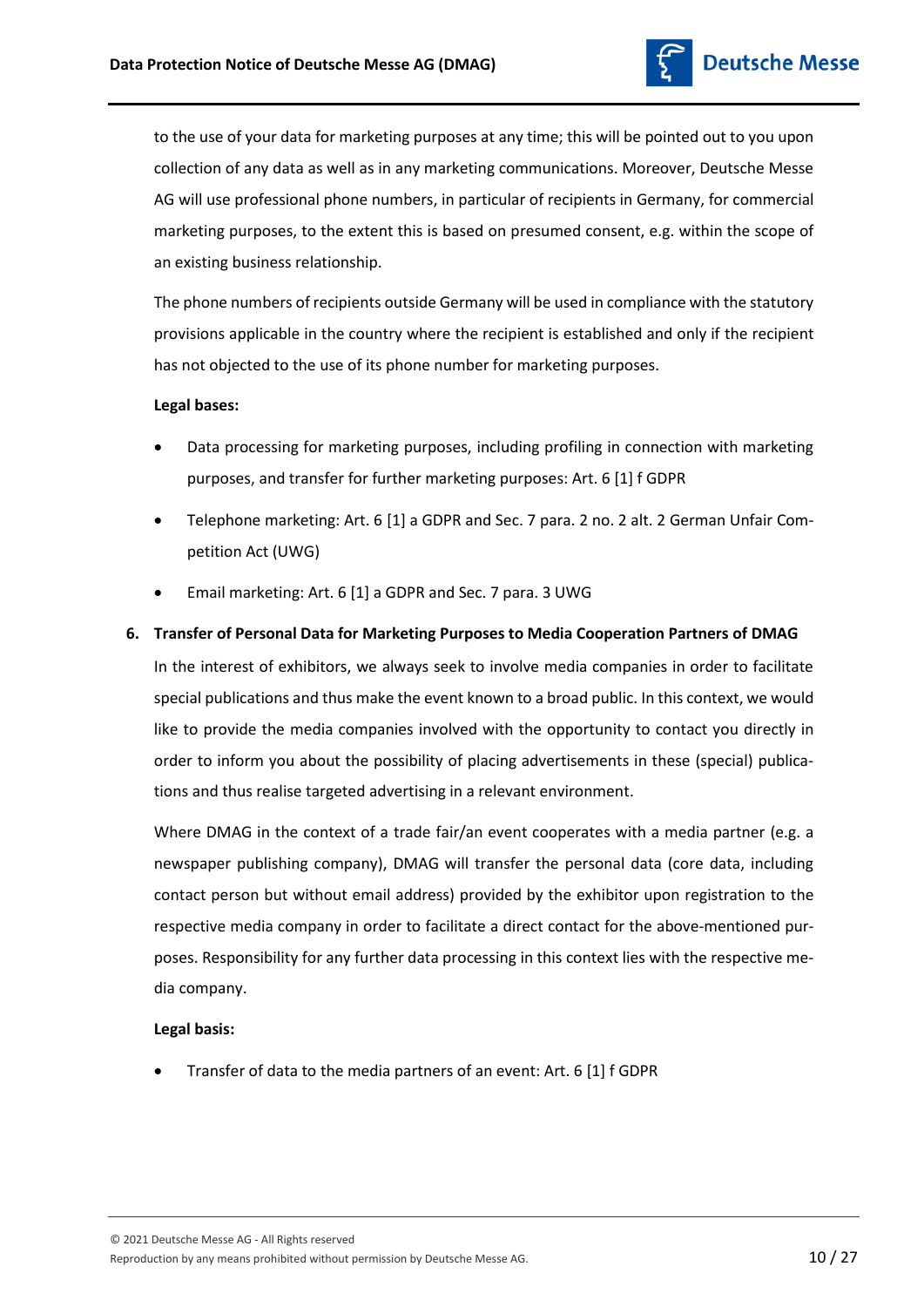

# **7. Transfer of Personal Data to Group Companies and Sales Partners of DMAG for Marketing Purposes**

Where trade fair visitors are not based in Germany, DMAG will transfer the postal address provided upon setting up of the customer account (excluding email address, including name, company, industry, function and position) to the subsidiary and/or sales partner of Deutsche Messe AG locally responsible for the support of trade fair visitors. The aim is to establish a long-lasting business relationship between DMAG and trade fair visitors via its subsidiaries/sales partners and to point out further relevant events of DMAG and/or its subsidiaries at their respective locations.

# **Legal basis:**

 Transfer of core data of trade fair visitors without residence in Germany to regional subsidiaries and sales partners of Deutsche Messe AG Group: Art. 6 [1] f GDPR.

# **8. Accreditation and Press ID for journalists for participation at trade fairs, sending of press releases**

Deutsche Messe AG manages accredited journalists access to its trade fairs by means of Press IDs (e-tickets) for journalists. This requires accreditation and the creation of a user account for each journalist and undergo a check to determine whether you meet the requirements for accreditation as a journalist as per the Deutsche Messe AG accreditation policy (as amended).

After successful accreditation, Deutsche Messe AG will send a personalized Press ID (e-ticket) to the e-mail address stored in the user account. Deutsche Messe will use the email addresses supplied by accredited journalists during account creation to send them press releases and information on relevant trade fairs. This information may include invitations to press conferences.

The data disclosed during issuance and registration of eTickets/Press IDS of third-party events will be sent by Deutsche Messe AG to the organizers of certain third-party events hosted at Deutsche Messe AG's exhibition center in Hannover. This relates to EMO (organized by VDW) and EuroBLECH (organized by Mack Brooks Exhibitions/Reed Exhibitions).

The registration data provided in connection with each eTicket/Press ID will be analyzed by Deutsche Messe AG so as to identify the trade fair attended and the journalist's professional group (e.g., daily press, TV, radio, online, blog, etc.) with a view to sending the journalist targeted information and inviting the journalist to other events (e.g. tradeshow previews) based on his/her identified interests. For this reason, the journalist data disclosed during issuance and registration of eTickets/press passes will be stored for 6 years, at the end of which period it will be deleted.

© 2021 Deutsche Messe AG - All Rights reserved

Reproduction by any means prohibited without permission by Deutsche Messe AG.  $11/27$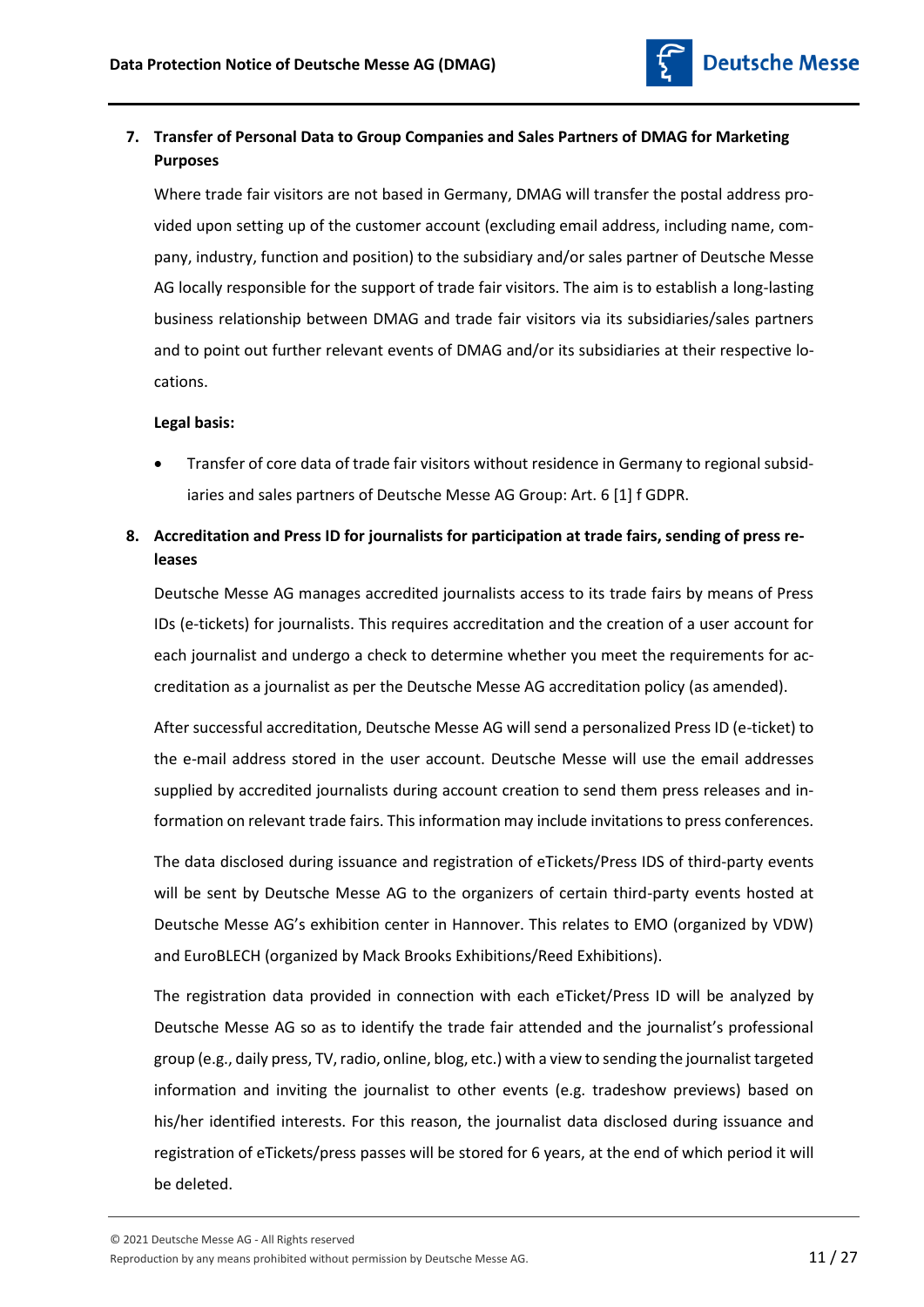

After expiration of this 6-year period, Deutsche Messe will also assess whether the data contained in the press account of the journalist concerned is still required and up to date.

# **Legal basis:**

 The legal basis for registration and issuance of press passes and for the analysis of registration data for purposes, including the sending of other press information is Art. 6 [1] f GDPR.

# **9. Deutsche Messe AG press release mailing list**

Deutsche Messe AG also offers a service whereby it sends out press releases to journalists. To receive press releases, journalists need to subscribe to Deutsche Messe AG's press release mailing list. By subscribing to the mailing list, you give your consent for Deutsche Messe AG to send you relevant Deutsche Messe AG press releases. Deutsche Messe AG will continue to send you such press releases until you revoke your consent.

## **Legal basis:**

Art. 6 [1] a GDPR

If you voluntarily disclose additional information (name, postal address) during registration, then Deutsche Messe AG will also have the right to send you invitations to other events (tradeshow opening ceremonies, etc.) by post. After expiration of six years, Deutsche Messe will assess whether the data so disclosed is still required and up to date.

# **Legal basis:**

Art. 6 [1] f GDPR

# **10. Subscription to E-Mail Newsletter**

We will only send you marketing communications via email if we have obtained your prior explicit consent. Notwithstanding, we may process your email address for marketing purposes as described in paragraph 5.

# **Legal basis:**

Email marketing: Art. 6 [1] a GDPR

# **V. Data Processing in Connection with the Use of Online Services**

Hereinafter we will explain what types of data processings are carried out in connection with the access to a website or the use of an app of Deutsche Messe AG.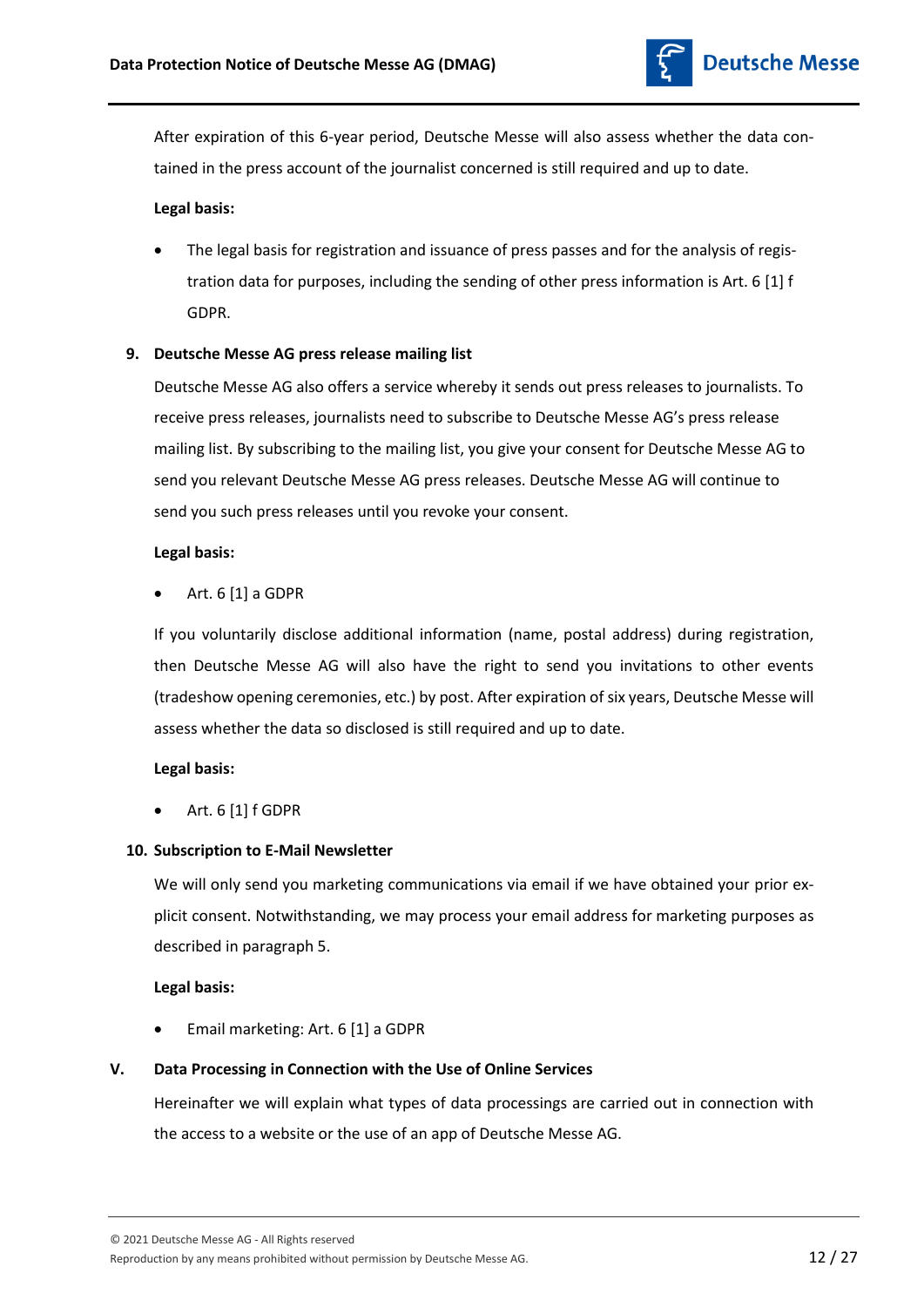

In addition, we draw your attention to Section IV, 3.2 (processing on a consent basis when viewing exhibitor content)

# **1. Processing of Data Upon Access to Our Website – Logfile Data**

When you access our website/app, some pieces of general information will automatically be collected. This information (server logfiles) includes e.g. the type of your browser, the operating system you use, the domain name of your internet service provider and similar information. In addition, your IP address will be transferred and used for the purpose of providing the service requested by you. This information is technically required to accurately provide the contents of websites you call up and are inevitably collected when using the internet.

In accordance with our IT security concept, the generated logfile data will be stored for a period of 3 weeks to enable us to detect and analyse any attacks against our website.

## **Legal basis:**

Art. 6 [1] a GDPR

# **2. Processing of Data in connection with the use of our Website – Your Requests**

If you send us a request via email or via our contact form, we will collect the data provided by you for processing and responding to such request. This information will remain stored for a period of up to two years for verification purposes.

# **Legal basis:**

Art. 6 [1] a GDPR

# **3. Product Recommendations in our Shop**

Product recommendations in our Exhibitor Shop are determined on the basis of seasons and orders. To this end, Deutsche Messe AG engages an external service provider who carries out the required data processings on behalf of Deutsche Messe AG using pseudonymised data. Where recipients have objected to the use for marketing purposes – e.g. deactivation of trackings – only recommendations related to the respective product will be displayed in the Shop. The collected data will be evaluated for the purpose of product recommendations for a period of up to two years.

# **Legal basis:**

Art. 6 [1] a GDPR.

# **4. Integration of External Service Providers**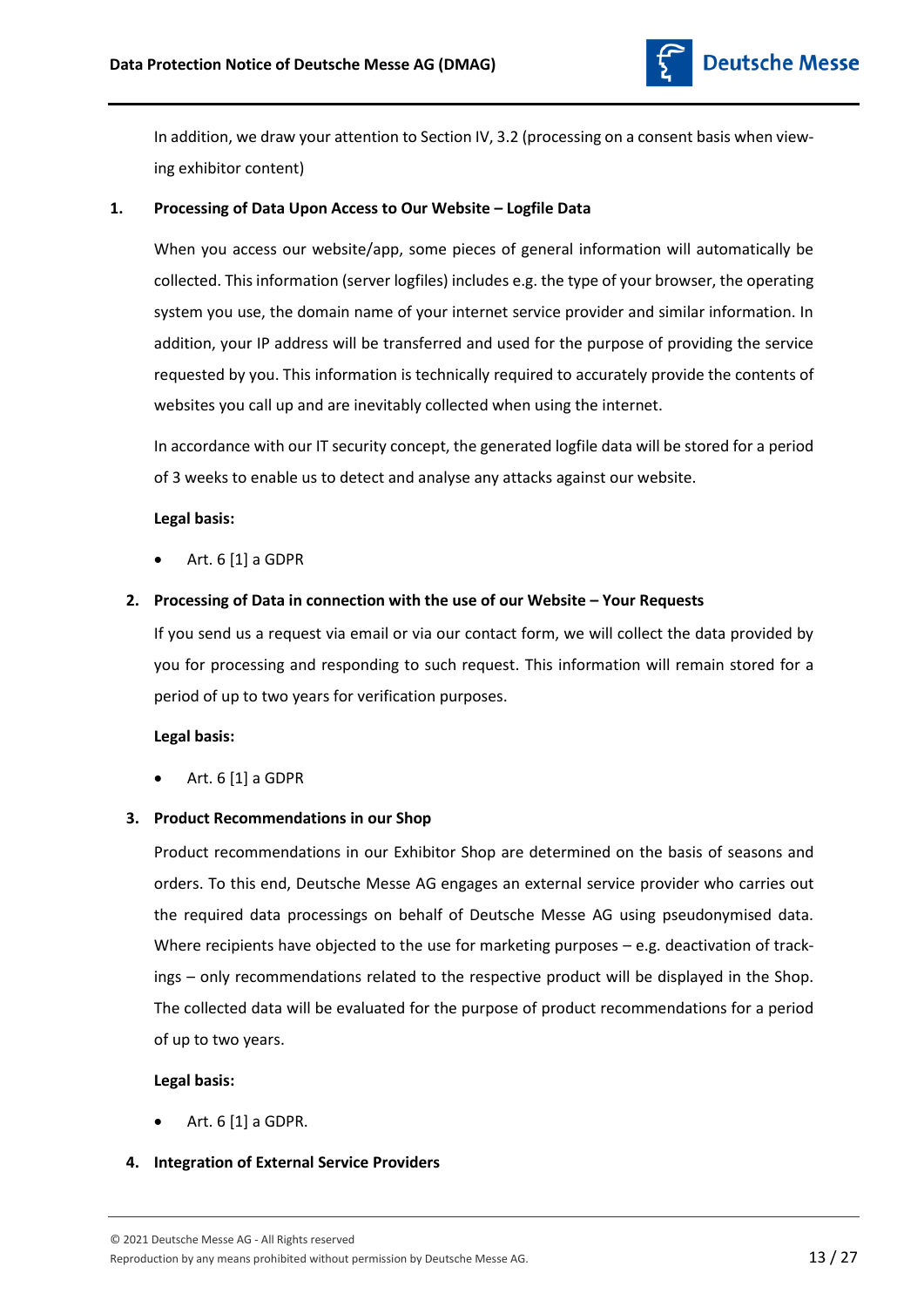

Linking with other services is a fundamental principle of the Internet. Therefore, we have integrated various external service providers into our website.

## **a. Integration of Social Plug-ins**

To offer you means of interacting with your contacts and more easily share interesting information, our website uses the social plug-ins of various social networks, e.g. facebook.com, Twitter.com and Pinterest. The different plug-ins can be recognised by their respective network logos. We use a 2-click approach to ensure that access to our website as such will not trigger a transfer of data.

Only if you click on a plug-in, your browser will establish a direct connection with the servers of the respective network. The network transmits the content of the plug-in directly to your browser and your browser integrates such content into the website. To the extent, a network has its seat outside the EU/the EEA, we cannot exclude that your data will be transferred to and processed by a server outside the EU/the EEA. Since we have no influence on the amount of data collected by the networks through the plug-ins or the respective period of use, we hereby inform you according to our present knowledge:

When clicking on a plug-in, the respective network will receive the information that you have accessed the link included in our website. If you are logged into a network, such network can connect this information with your profile. If you do not want the network to collect information on your access to our website, you have to log out before calling up our site. In principle, however, it is possible that a network detects and stores your IP address, even if you are not registered with or logged into such network. Furthermore, we have no information regarding the deletion of data collected by the respective plug-in providers.

The plug-in provider will store the data collected about you as a user profile to be used for purposes of marketing, market research and the demand-oriented design of its website. In particular, this evaluation takes place (also for users not logged in) to display demand-oriented advertising and to inform other users of the social network about your activities on our website. You have the right to object to the creation of a user profile by service providers.

# **Legal basis:**

# Art. 6 [1] a GDPR

Please refer to the privacy guidelines of the respective social network for information regarding the purpose, duration and scope of the data collection, the further processing and use of your data, your respective rights, and setting options to protect your privacy:

© 2021 Deutsche Messe AG - All Rights reserved

Reproduction by any means prohibited without permission by Deutsche Messe AG.  $14/27$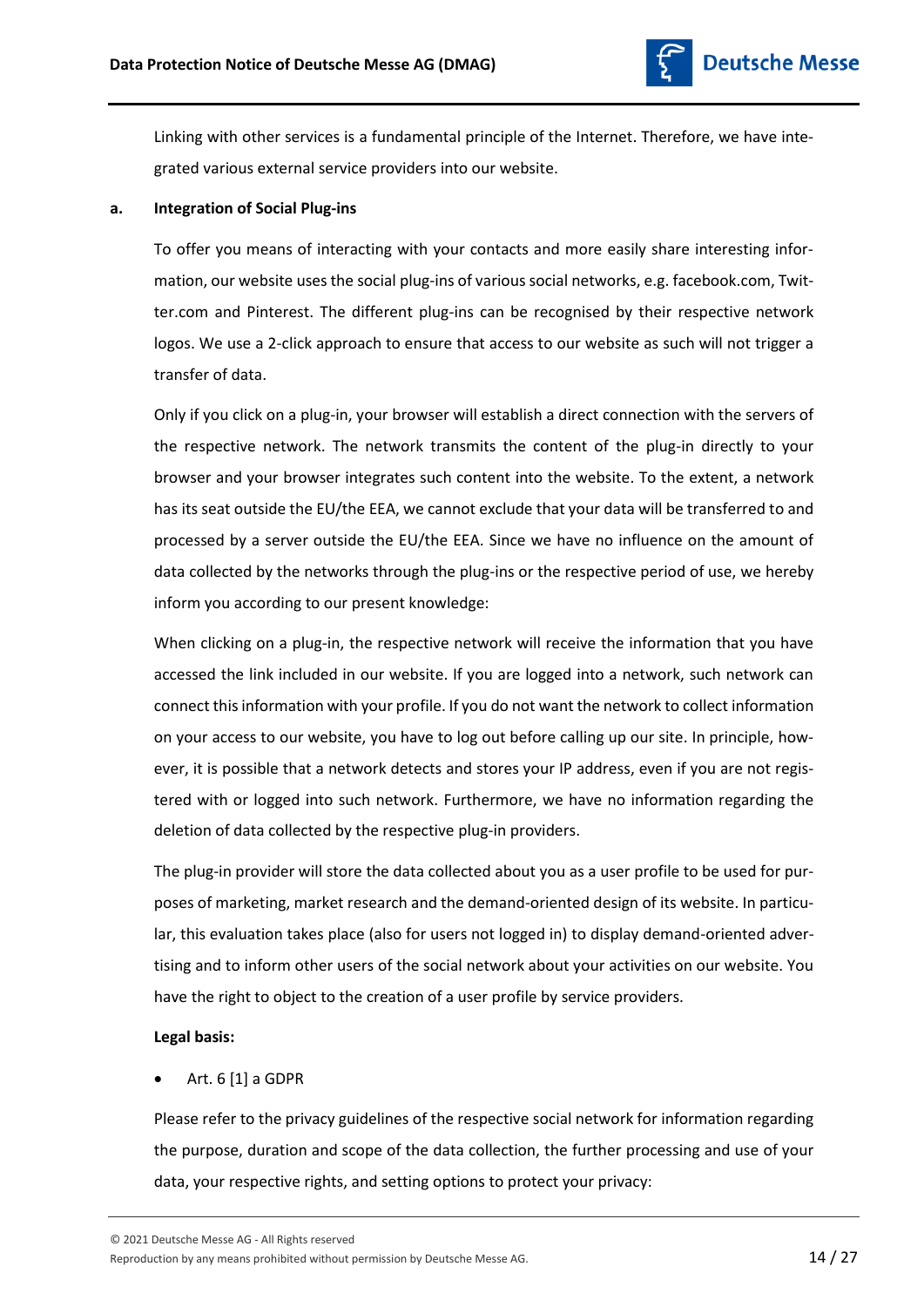

- Facebook:<http://www.facebook.com/policy.php>
- Twitter[: https://twitter.com/privacy?lang=de](https://twitter.com/privacy?lang=de)
- LinkedIn: <https://www.linkedin.com/legal/privacy-policy>
- XING[: https://www.xing.com/app/share?op=data\\_protection](https://www.xing.com/app/share?op=data_protection)

# **b. Use of Google Tag Manager**

To deliver online marketing and to integrate our external partners we use the [Google Tag Manager]. This allows us to control the delivery of online advertisements. This tool does not use cookies, but still requires the transfer of IP addresses to Google, where the use of the Tag Manager will be analysed. We have activated a function that automatically anonymises IP addresses prior to their transfer to Google. The data collected will be deleted after two years. We would like to point out that data processing by Google may take place outside the EU/EEA. Google also processes your personal data in the USA and uses standard contractual clauses for this purpose. You can find information on this at

# <https://policies.google.com/privacy/frameworks?hl=en>

Further information on data protection at Google can be found at

# <https://policies.google.com/privacy?hl=en>

# **Legal basis:**

Art. 6 [1] a GDPR

# **c. Use of Google Maps**

Our website uses Google Maps, a service offered by Google, Inc. This allows us to display interactive maps, to ensure easy traceability of the locations indicated on our website, and to facilitate convenient use of the map functions.

This application is retrieved directly from the Google servers. Google will therefore receive the IP-address currently assigned to you. When you access the function, Google will receive the information that you have called up our respective subsite. If, to what extent and for how long your IP address is stored and internally used by Google is beyond our knowledge.

If you are registered with a Google service, Google can assign your visit to your user account. Even if you are not registered with Google or not logged in, it is possible that Google will store your IP address and use it for profiling purposes. Google will store the data collected about you as a user profile to be used for purposes of advertising, market research and/or the demand-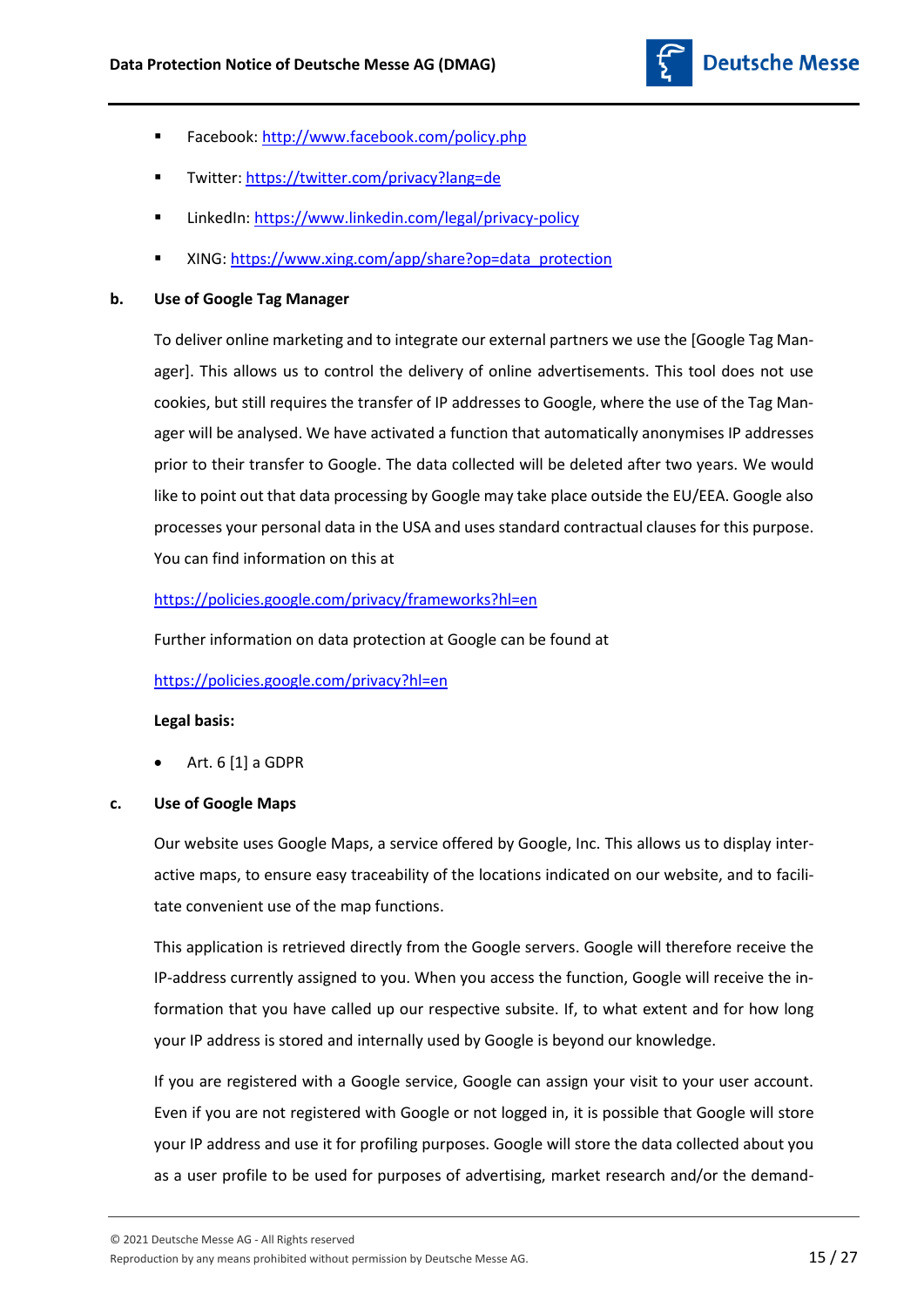

oriented design of its websites. In particular, this evaluation takes place (also for user not logged in) to display demand-oriented advertising and to inform other users of the social network about your activities on our website. You have the right to object to the creation of a user profile by Google.

We would like to point out that data processing by Google may take place outside the EU/EEA. Google also processes your personal data in the USA and uses standard contractual clauses for this purpose. You can find information on this at

# <https://policies.google.com/privacy/frameworks?hl=en>

Further information on data protection at Google can be found at

# <https://policies.google.com/privacy?hl=en>

## **Legal basis:**

Art. 6 [1] a GDPR

# **d. Use of YouTube**

Our website uses plug-ins of the website YouTube, which is operated by Google. The operator of the web pages is YouTube, LLC, 901 Cherry Ave., San Bruno, CA 94066, U.S.A.

When you visit one of our web pages that uses the YouTube plug-in, a connection will be established to the servers of YouTube. The YouTube server will receive information on which of our web pages you have visited. If you are logged into your YouTube account, YouTube will be able to assign your browsing behaviour directly to your personal profile. You can prevent this by logging out of your YouTube account. We use YouTube in the interest of presenting our online offers in an attractive way. We only collect information on the frequency of call-ups of the YouTube videos integrated in our website and will delete the respective data after 2 years. We would like to point out that data processing by Google may take place outside the EU/EEA. Google also processes your personal data in the USA and uses standard contractual clauses for this purpose. You can find information on this at

# <https://policies.google.com/privacy/frameworks?hl=en>

Further information on data protection at Google can be found at

# <https://policies.google.com/privacy?hl=en>

# **Legal basis:**

Art. 6 [1] a GDPR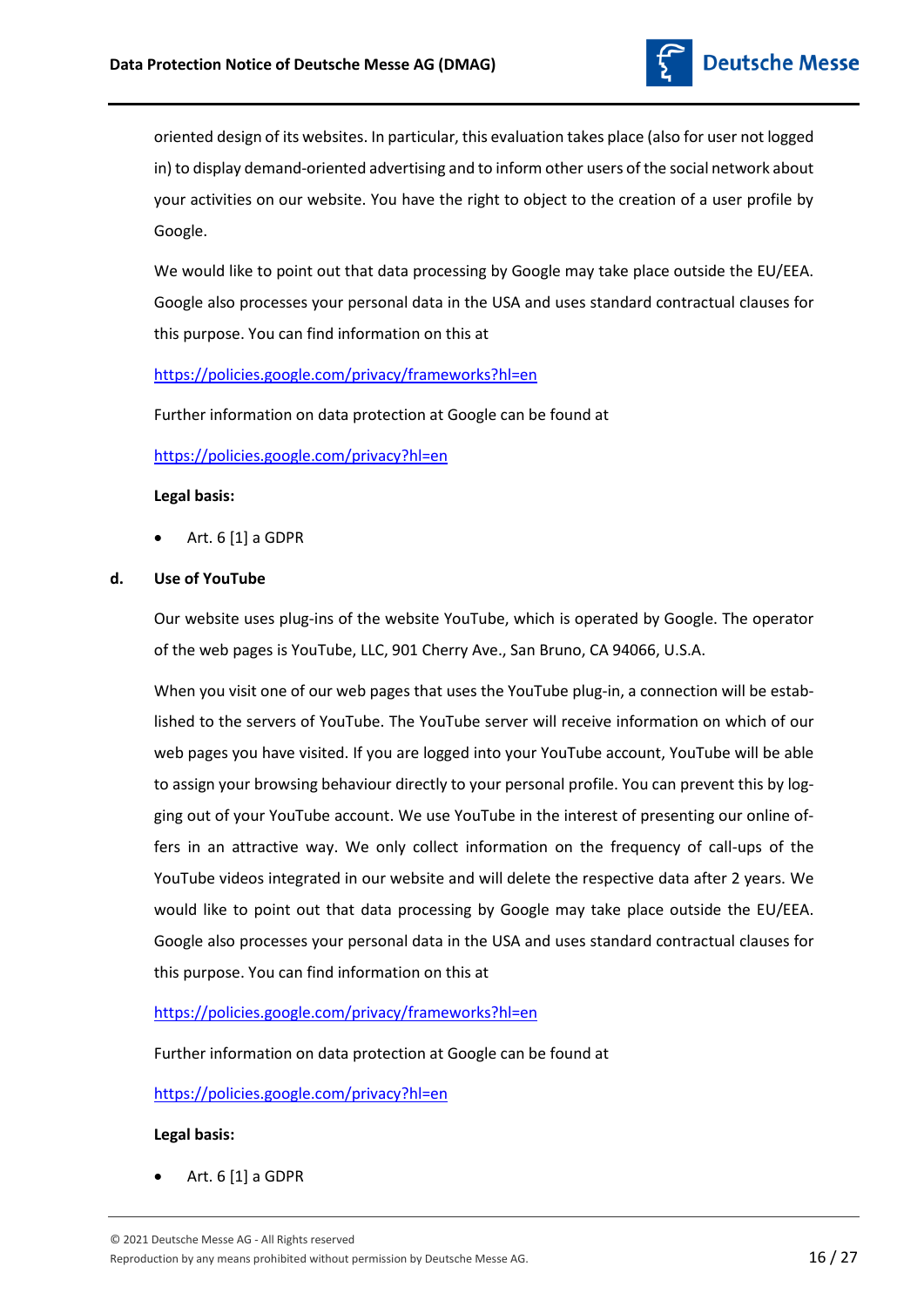

# **e. Use of reCAPTCHA**

To protect user enquiries via our internet contact form, online ticket registrations and subscriptions to our newsletter, Deutsche Messe AG uses the reCAPTCHA service of Google Inc. The legal basis is Art. 6 [1] f GDPR. The prompts of reCAPTCHA are used to discern whether an entry is made by a human being or, improperly, automated machine processing is used. The prompts include the transfer of IP addresses and any further data required by Google for the provision of reCAPTCHA. To this purpose, your entry will be transferred to and further used by Google. By using reCAPTCHA you agree that the recognition you have made will be incorporated in the digitalisation of old works. DMAG will not store any further data about your use of this service.

We have activated IP anonymisation on our website. Therefore, Google will shorten your IP address within the member states of the European Union and contracting states of the agreement of the European Economic Area. Only in exceptional cases, will your full IP address will be transferred to a server of Google in the U.S.A. and shortened there. On behalf of the operator of this website, Google will use such information to analyse the use of this service. The IP address transmitted by your browser will not be merged with any other data of Google. The data is subject to separate data protection regulations of Google.

We would like to point out that data processing by Google may take place outside the EU/EEA. Google also processes your personal data in the USA and uses standard contractual clauses for this purpose. You can find information on this at

# <https://policies.google.com/privacy/frameworks?hl=en>

Further information on data protection at Google can be found at

<https://policies.google.com/privacy?hl=en>

#### **Legal basis:**

Art. 6 [1] f GDPR

# **f. Integration of Amazon Chime**

When using the Networking Service, it is possible to conduct these appointments as a video call. For this service, Deutsche Messe uses "Amazon Chime" from Amazon Web Services as a technical solution. "Amazon Chime" is a communication service that makes it possible to hold online meetings, chat and make calls. A video call is time-limited and restricted to 2 people who must make a prior appointment to do so.

For more details and information about Amazon Web Services' specific privacy policy, please visit: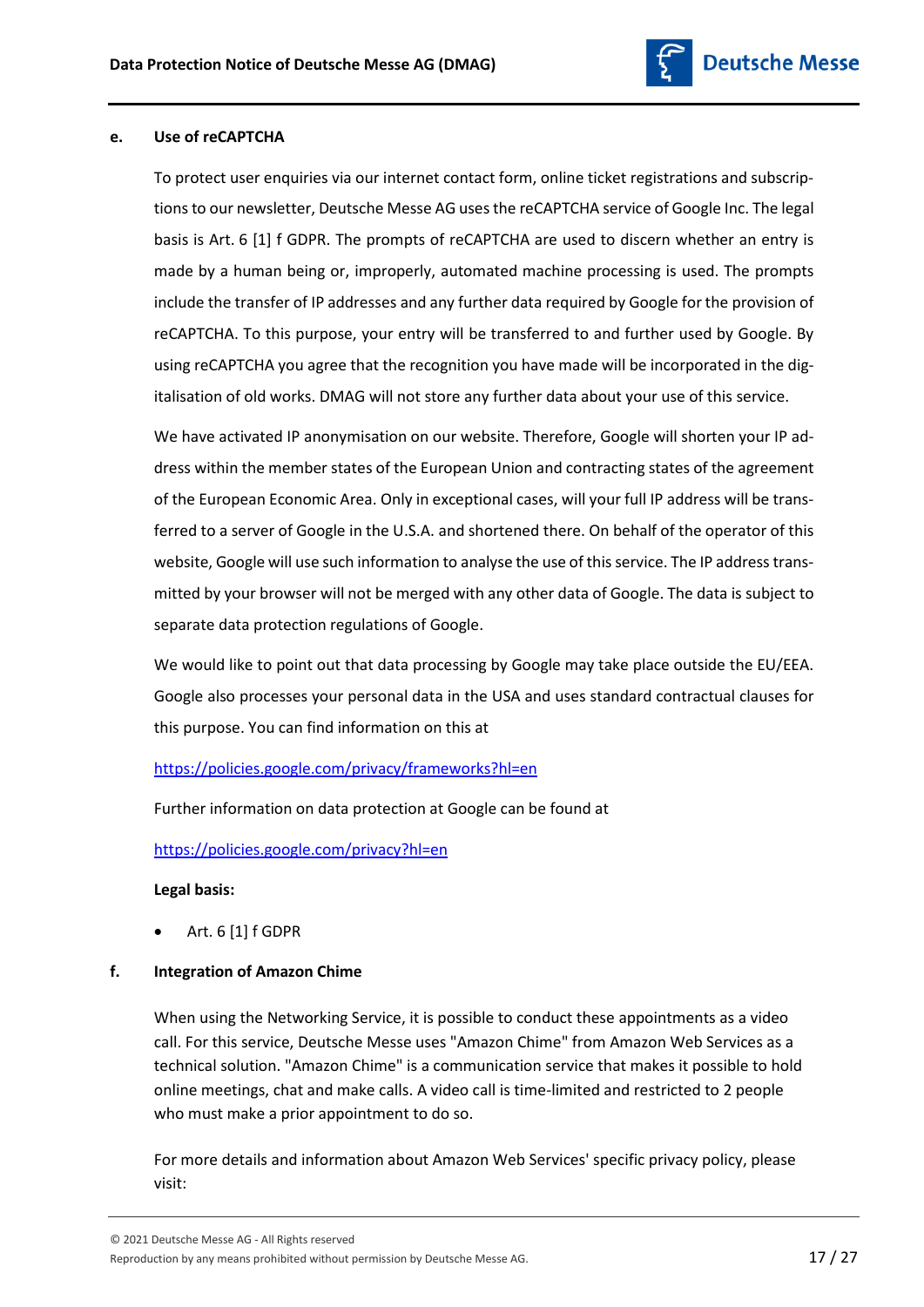

# [https://aws.amazon.com/privacy/?nc1=h\\_ls](https://aws.amazon.com/privacy/?nc1=h_ls)

and

<https://www.amazon.com/gp/help/customer/display.html?nodeid=468496>

## **Legal basis:**

Art. 6 [1] a GDPR

# **VI. Use of Cookies – Our Cookie Guidelines**

## **1. General Information on the Use of Cookies**

Our website uses so-called cookies. Cookies are small text files that are placed on your device and stored on your browser. Their purpose is to make our offer more user-friendly, more efficient, and more secure. We use temporary cookies that are automatically deleted when you shut down your browser (so-called "session cookies") as well as permanent ("persistent") cookies. You have the option to choose whether you want to allow the placing of cookies. You can adjust the settings of your browser accordingly. Your options are to accept all cookies, to be informed when cookies are placed, or to accept no cookies at all. If you opt for the third alternative, you may not be able to use our services fully.

Regarding the use of cookies, it is important to distinguish between indispensable cookies and cookies placed for further purposes (access quantification, marketing).

# **2. Cookies that are indispensable for the use of our Website**

We use session cookies that are indispensable for the use of our website. These include cookies that enable us to recognise you when you visit our site for a single session. These session cookies help to make our site more secure, e.g. by ensuring safe operation of the shopping cart function and payment processes.

# **Legal basis:**

Art. 6 [1] b, f GDPR

# **3. Use of Cookies with your prior consent**

Hereinafter, we provide you with an overview of the cookies we use if we have obtained your respective consent upon access to our website. These cookies are used for the purpose of analysing user behaviour and for marketing purposes. Respective opt-out options are included in each description.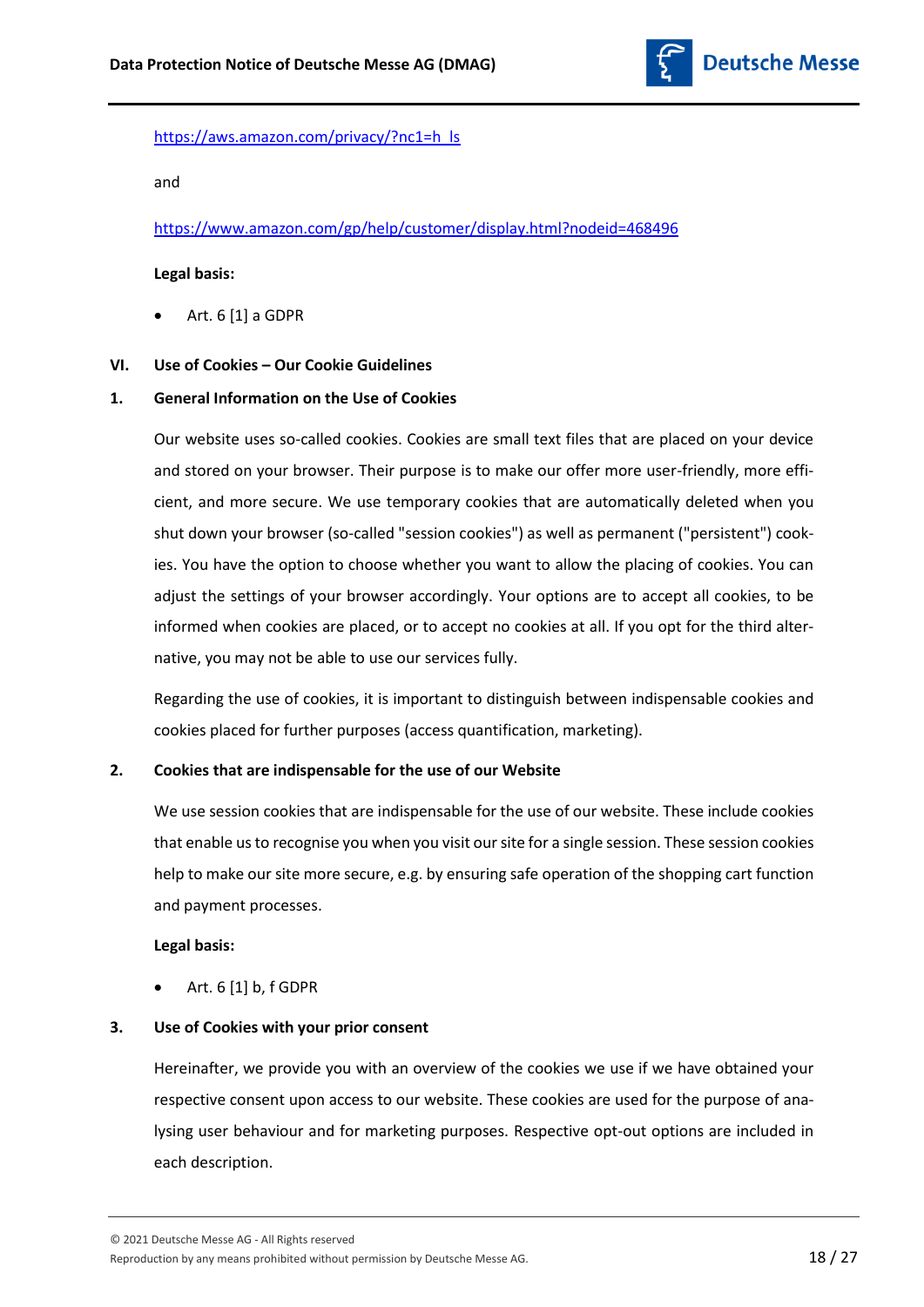

# **Legal basis:**

Art. 6 [1] a GDPR

# **a. Use of Cookies to analyse usage behaviour (Tracking)**

The use of tracking cookies allows us to "recognise" users when they revisit our website and to allocate usage events to an internal indicator (pseudonym). Thus, we can capture and analyse the repeated access to our website. We use the following tracking cookies:

## **econda Analytics**

To improve and design our website in a demand-oriented way, information regarding access to our website will be collected and stored with the help of technologies by econda GmbH. Moreover, such data will be used to set up user profiles in pseudonymised form. To this purpose, cookies may be used to facilitate the recognition of internet browsers. All IP addresses will be masked immediately upon receipt.

Users of our website can object to this data collection and storage at any time with future effect via

# <https://www.econda.de/revocation-for-data-storage/?lang=en>

The objection only applies to the device and the browser on which the cookie was placed; you might have to repeat the opt-out procedure on all of your devices. If you delete the opt-out cookie, your access data will again be transferred to econda.

# **Legal basis:**

For the storage of the cookie is consent pursuant: Art. 6 [1] a GDPR

# **Google Analytics**

This website uses Google Analytics, a web analytics service of Google Inc. ("Google"). Google Analytics uses so-called "cookies", text files that are stored on your computer and facilitate an analysis of your use of our website. The information about your use of this website generated by the cookie is usually transferred to a Google server in the U.S.A. and stored there. Since we have activated IP anonymisation on our website, Google will shorten your IP address within the member states of the European Union and contracting states of the agreement of the European Economic Area. Only in exceptional cases, will your full IP address will be transferred to a server of Google in the U.S.A. and shortened there. Google uses this information on our behalf to analyse your use of this website, to compile reports on website activities and to provide additional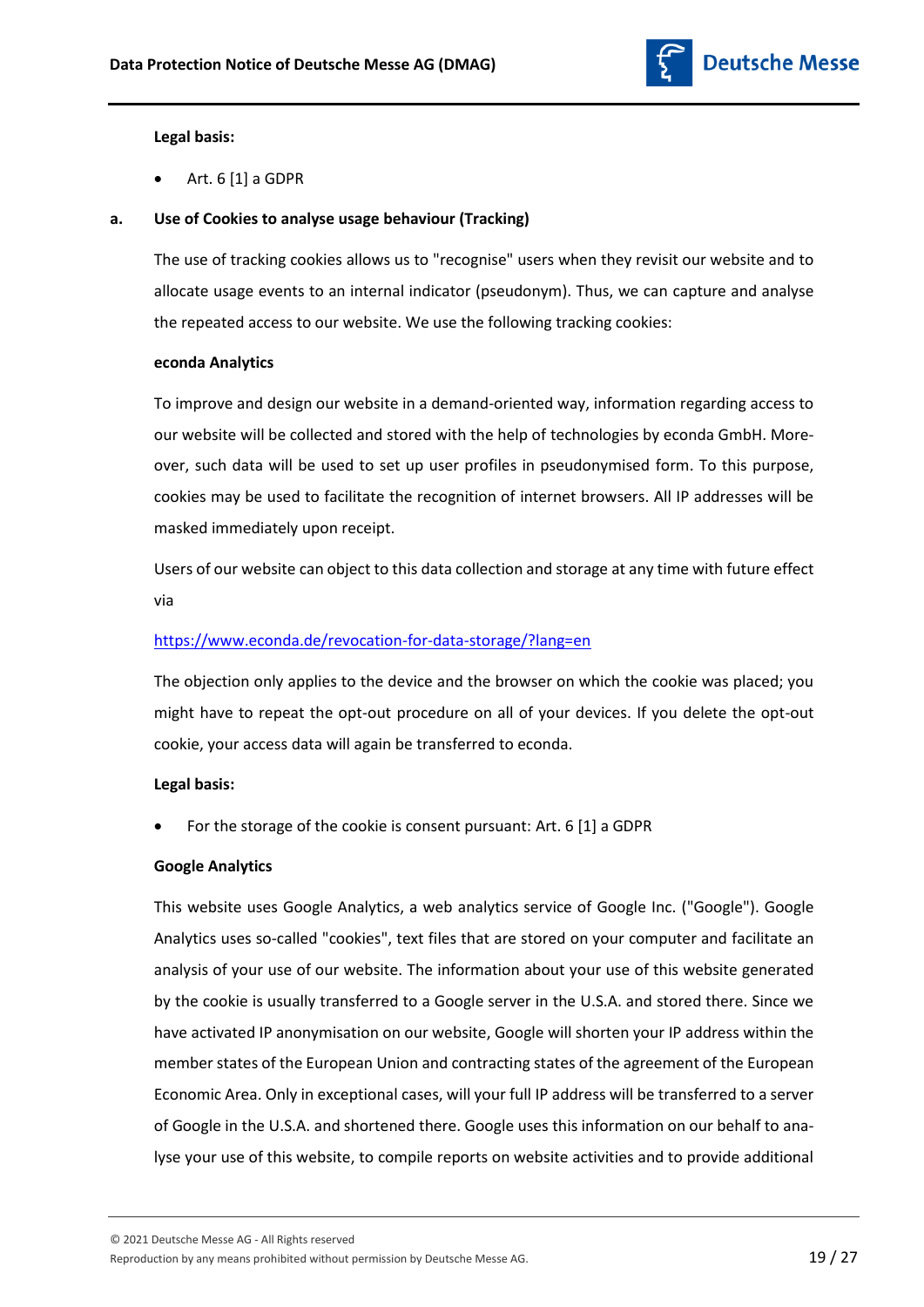

services related to website and internet use. The IP address transferred by your browser in the context of Google Analytics will not be merged with other data of Google.

You can prevent the storage of cookies by adjusting the settings of your browser accordingly. Please note, however, that in such case you may not be able to use all functions of our website fully. Moreover, you can prevent the collection of data related to your use of the website generated by the cookie (including your IP address) and the processing of such data by Google by downloading and installing the browser plugin available at:

# <http://tools.google.com/dlpage/gaoptout?hl=en>

We use Google Analytics to analyse and constantly improve the use of our website. The resulting statistics help us to improve our offer and make it more attractive for our users. We would like to point out that data processing by Google may take place outside the EU/EEA. Google also processes your personal data in the USA and uses standard contractual clauses for this purpose. You can find information on this at

# <https://policies.google.com/privacy/frameworks?hl=en>

Further information on data protection at Google can be found at

# <https://policies.google.com/privacy?hl=en>

# **Legal basis:**

For the storage of the cookie is consent pursuant: Art. 6 [1] a GDPR

# **b. Use of Cookies for Marketing Purposes**

We use cookies for marketing purposes, e.g. to display interest-based ads to the visitors of our website. In addition, these cookies are used to limit the frequency of display and evaluate the efficacy of ads. By tracking which websites are accessed and which products are clicked on, we can gather information about usage patterns and are thus able to display interest-based advertisements. The respective information will be shared with third parties. In such cases, the cookies will be set directly by our advertising partners.

The following cookies are set:

# **Facebook Ads Conversion Tracking**

We use the online advertising programme "Facebook Ads" and related conversion tracking. When you click on an ad placed by Facebook, a conversion tracking cookie will be placed on your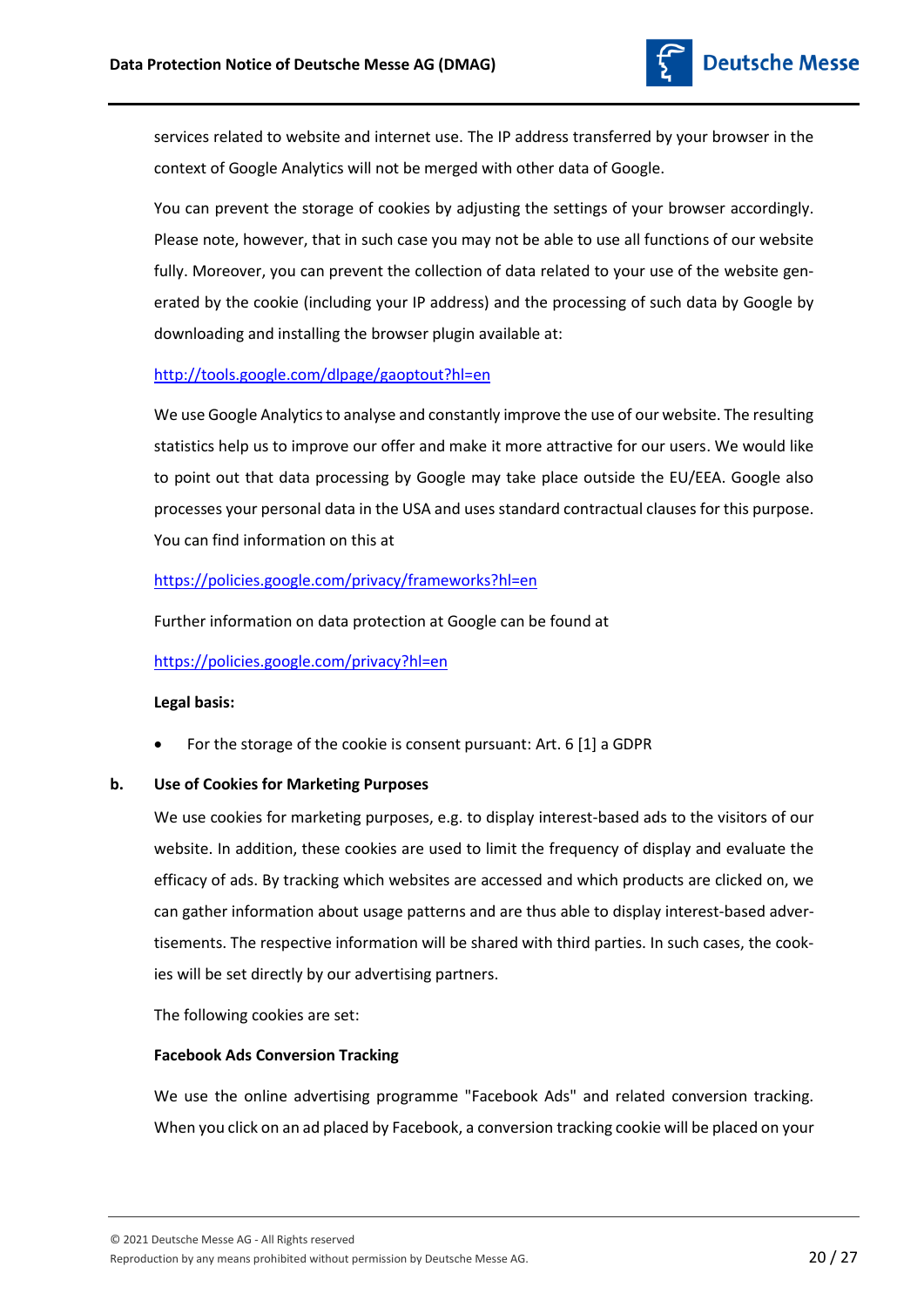

computer. These cookies expire after a period of 30 days and are not used for personal identification. Without your consent, Facebook will not disclose your private personal information to advertisers. For example, advertisers will receive reports listing the number of users who have seen or clicked on an ad, but such reports do not contain information about who has seen or clicked on an ad. The reports only contain aggregated public or non-personal data. If you access certain of our webpages and the cookie has not yet expired, Facebook and we can tell that you clicked on the ad and were redirected to the respective page. Every Facebook Ads customer receives a different cookie, which ensures that cookies cannot be traced through the websites of Facebook Ads customers. The information collected via the conversion cookie is used to compile reports listing the number of users who have seen or clicked on an ad without providing information about who has seen or clicked on an ad. The reports only contain aggregated public or non-personal data. Moreover, Facebook supports the "Do Not Track (DNT)" option. If you activate the DNT option on your browser, Facebook will not match your account to browserrelated information in order to display tailored ads to you. For further information on DNT and on how to enable this option on your browser, please see

# [http://optout.aboutads.info.](http://optout.aboutads.info/)

Any further evaluation of the collected data lies within the responsibility of the service provider and is based on its respective data protection notice. Alternatively, you can go to

https://www.facebook.com/ads/preferences/?entry\_product=ad\_settings\_screen# =

to adjust your personal Facebook settings.

# **Legal basis:**

Art. 6 [1] a GDPR

# **Facebook Custom Audiences**

We use the remarketing function "Custom Audiences" of Facebook, Inc. ("Facebook"), facilitating the display of interest-based ads ("Facebook Ads") to users of our website when accessing the social network Facebook. Upon access to our website, a tracking pixel will be placed on your browser. Your access to the website will be transmitted to Facebook and – if available – assigned to your Facebook user account. Facebook will set a cookie to mark the end device used by the user. The legal basis for the storage of the cookie is consent pursuant to Art. 6 [1] a GDPR. Any further evaluation of the collected data lies within the responsibility of the service provider and is based on its respective data protection notice.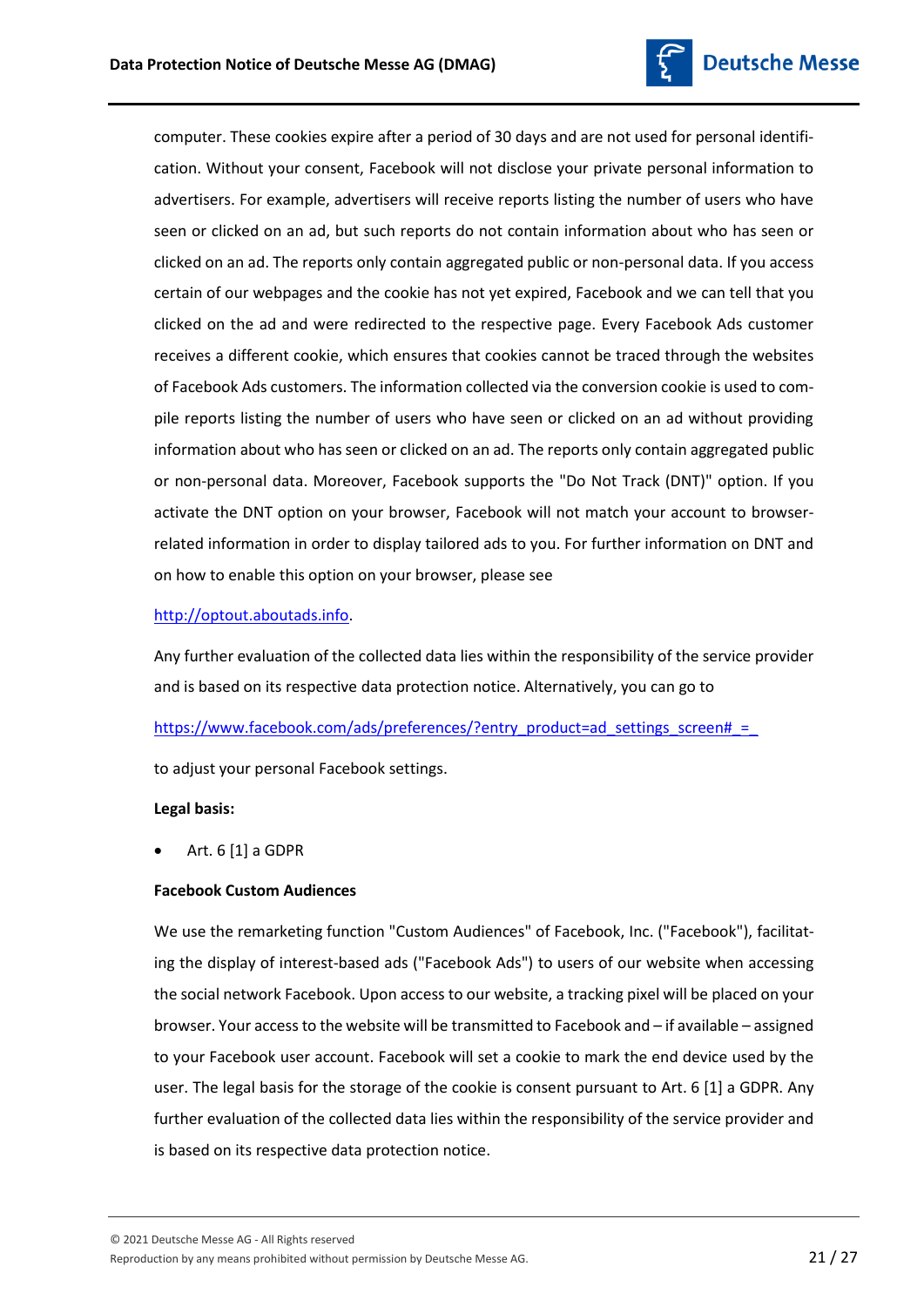

Logged-in users can deactivate the function "Facebook Customs Audiences" at

[https://www.facebook.com/settings/?tab=ads#\\_=\\_](https://www.facebook.com/settings/?tab=ads#_=_)

For further information on data processing by Facebook, please go to

<https://www.facebook.com/about/privacy/>

#### **Legal basis:**

Art. 6 [1] a GDPR

#### **Twitter Ads conversion tracking**

We use the online marketing programme "Twitter Ads", including the conversion tracking function. When you click on an advertisement run by Twitter, a conversion-tracking cookie will be placed on your computer. These cookies remain valid for a period of 30 days and do not serve the purpose of identifying individuals. Twitter will not transfer your private or personal information to advertising clients without your consent. Instead, advertising clients will e.g. receive reports containing details on how many users have viewed a certain ad or clicked on it, but not containing any information about who viewed or clicked on an ad. Such reports merely contain aggregated, public or non-personal data. If you call up a certain page of our website and the cookie is still valid, we and Twitter can detect that you have clicked on the ad and that you were forwarded to such page. Each client of Twitter Ads obtains a different cookie; this ensures that cookies cannot be tracked via the websites of Twitter Ads clients. The information collected via the conversion cookie is used to compile reports containing details on how many users have viewed a certain ad or clicked on it, but not containing any information on who viewed or clicked on an ad. These reports merely contain aggregated, public or non-personal data. Moreover, Twitter supports the "Do Not Track (DNT") option. If you activate the DNT option on your browser, Twitter will not associate browser-related information with your account for the purpose of displaying personalised advertisements. For further information on DNT and on how you can activate this option on your browser, please refer to

#### [http://optout.aboutads.info](http://optout.aboutads.info/)

The legal basis for the storage of the cookie is consent pursuant to Art. 6 [1] a GDPR. Any further evaluation of the collected data lies within the responsibility of the service provider and is based on its respective data protection notice. Alternatively, you can adjust your personal Twitter settings at

## <https://twitter.com/personalization>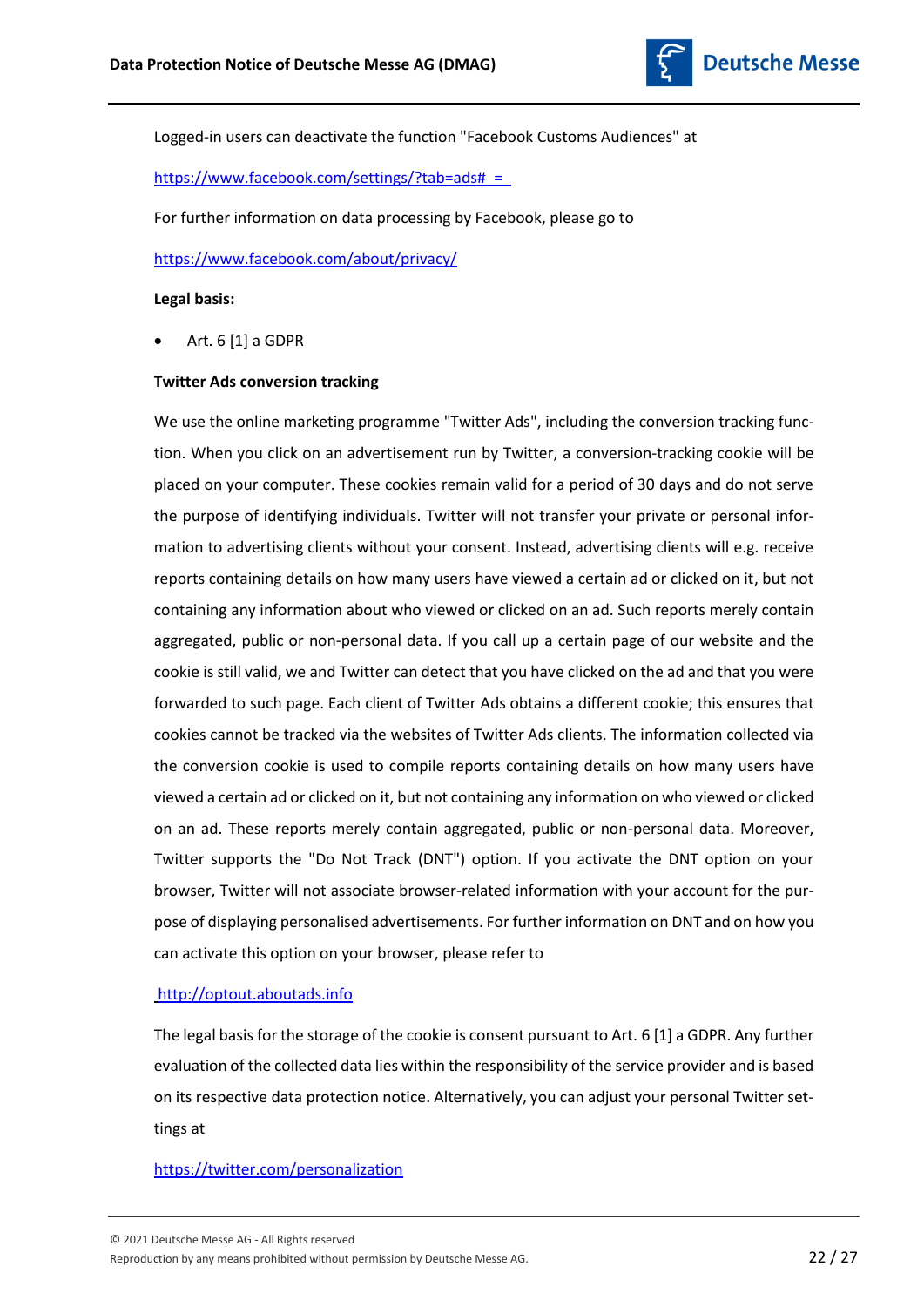

#### **Legal basis:**

Art. 6 [1] a GDPR

## **Google Remarketing**

In addition to AdWords tracking, we also use Google Remarketing, a retargeting function that allows us to display interest-based advertisements beyond our own advertising space. With the help of this function, we can display our advertisements to you on other websites you visit based on the services/products you previously called up on our website. A "recognition" cookie stored on your browser allows Google to record your interest in certain products during your visit to our website and to display respective targeted advertisements on other websites you call up. According to Google, the data collected within the scope of remarketing will not be merged with any personal data about you stored by Google; in particular, remarketing data will be used in pseudonymised form. We use this function for purposes of interest-based advertising and targeted promotion regarding our products. The legal basis for the storage of the cookie is consent pursuant to Art. 6 [1] a GDPR. Any further evaluation of the collected data lies within the responsibility of the service provider and is based on its respective data protection notice.

We would like to point out that data processing by Google may take place outside the EU/EEA. Google also processes your personal data in the USA and uses standard contractual clauses for this purpose. You can find information on this at

#### <https://policies.google.com/privacy/frameworks?hl=en>

Further information on data protection at Google can be found at

#### <https://policies.google.com/privacy?hl=en>

If you do not wish to be shown interest-based advertisements, you can deactivate respective cookies on your browser or go to

# <https://www.google.com/settings/ads/onweb/>

to prevent the further use of cookies by Google.

#### **Legal basis:**

Art. 6 [1] a GDPR

#### **Google DoubleClick**

This website uses the online marketing tool DoubleClick by Google. DoubleClick uses cookies to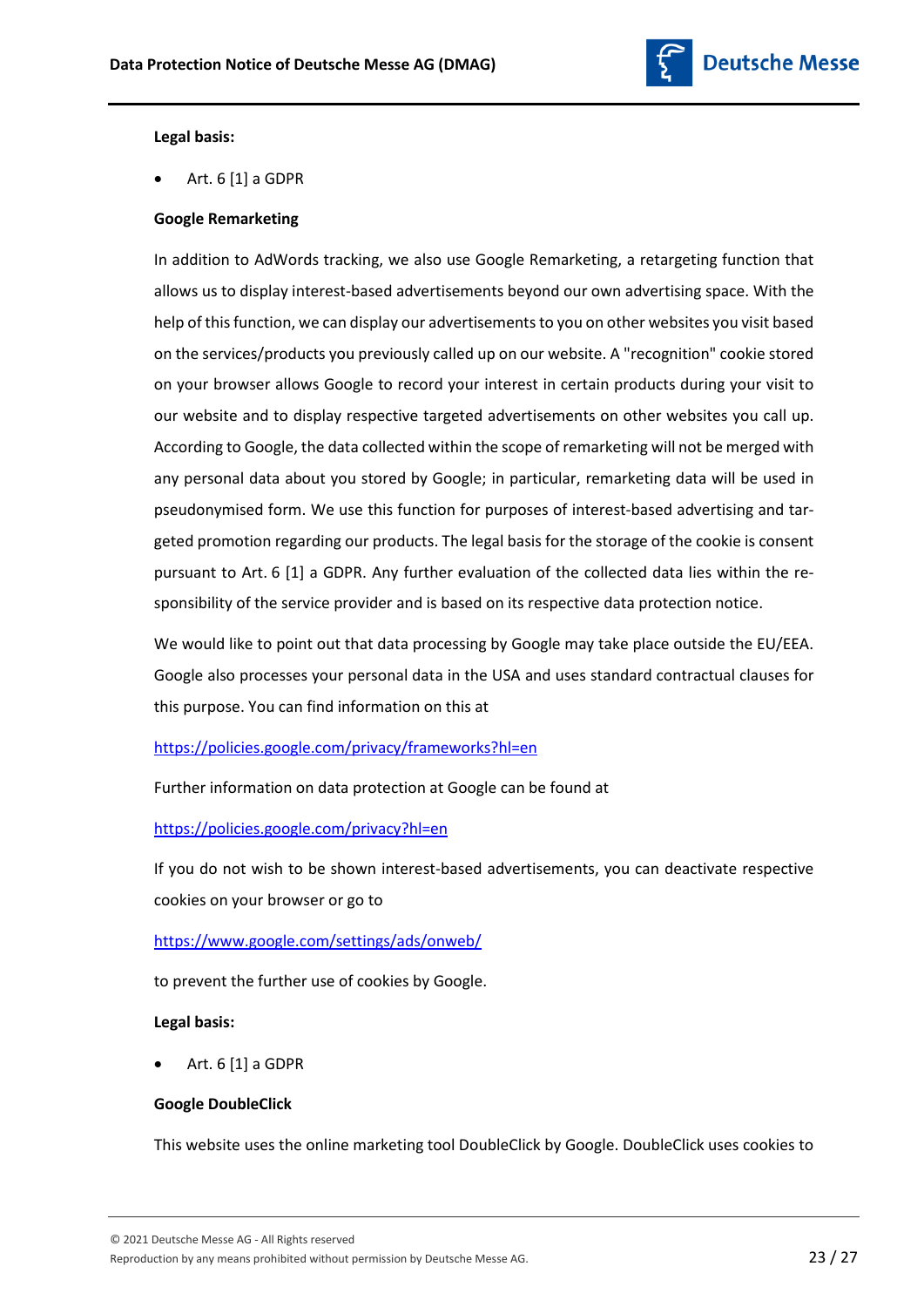

display relevant advertisements to users, to improve campaign performance reports, or to prevent that a user is shown the same ads more than once. Google uses a cookie ID to track which ads are placed via which browsers and can thus prevent that they are displayed more than once. In addition, DoubleClick may use cookie IDs to detect so-called conversions in relation to ad requests. For example, a user sees a DoubleClick ad and later, using the same browser, visits the advertiser's website to make a purchase. According to Google, DoubleClick cookies do not contain any personal information.

By implementing this tool, your browser will automatically establish a connection to a Google server. Please note that in this context data processings outside the European Union / the European Economic Area may occur. We have no influence on how the data is handled and further used by Google. The legal basis for the storage of the cookie is consent pursuant to Art. 6 [1] a GDPR. Any further evaluation of the collected data lies within the responsibility of the service provider and is based on its respective data protection notice.

We would like to point out that data processing by Google may take place outside the EU/EEA. Google also processes your personal data in the USA and uses standard contractual clauses for this purpose. You can find information on this at

<https://policies.google.com/privacy/frameworks?hl=en>

Further information on data protection at Google can be found at

<https://policies.google.com/privacy?hl=en>

If you do not wish to receive any interest-based advertising, you can deactivate the respective use of cookies by Google at

<https://www.google.de/settings/ads>

For further information on DoubleClick by Google, please refer to

<https://marketingplatform.google.com/about/enterprise/>

and for general information of data privacy at Google got to

[https://www.google.de/intl/de/policies/privacy.](https://www.google.de/intl/de/policies/privacy)

Alternatively, you can visit the website of Network Advertising Initiative (NAI) at

[www.networkadvertising.org](http://www.networkadvertising.org/)

#### **Legal basis:**

Art. 6 [1] a GDPR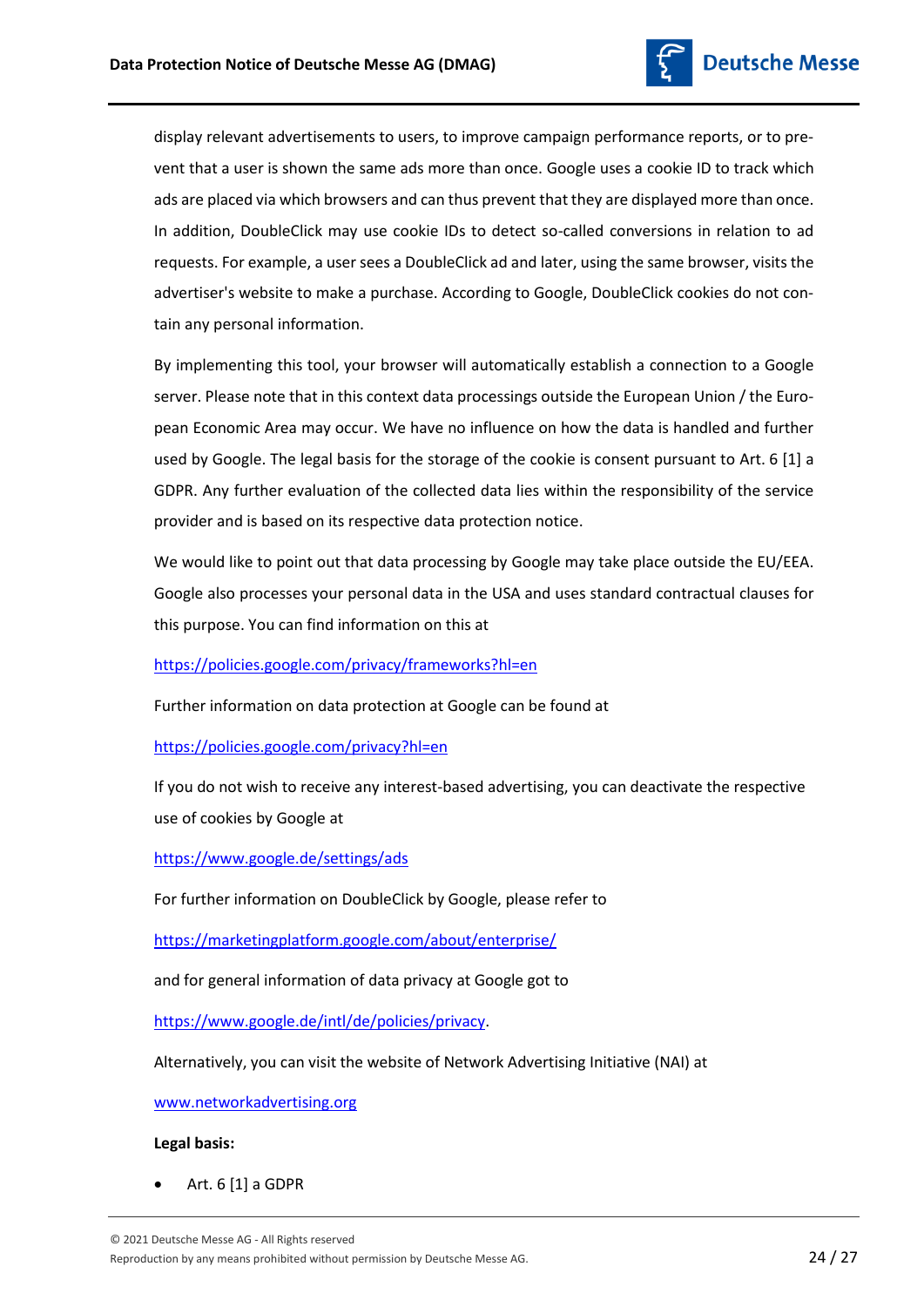

## **Adform**

On our website we use conversion tracking and retargeting technology provided by Adform A/S Wildersgade 10B, 1. Sal 1408 Copenhagen, Denmark ("Adform"). We use the technology to measure, track and, where necessary, optimize the effectiveness of the ads we place via Adform. An example of optimization is where we make changes so that users are not shown the same ads multiple times. To enable this, Adform places a cookie on your device as soon as you click on an ad (e.g. an advertising banner) placed via Adform. The cookie contains an ad ID and has a lifespan of 60 days, after which it expires. It does not contain any information (such as full IP address, first or last name, physical address, e-mail address, etc.) that can be used to identify you personally. The ad ID tells us which ad you clicked on in order to get to our website. Deutsche Messe will not under any circumstances combine or match the ad ID with any of your personal data. The cookies used by this website do not contain any information that can be used to personally identify users.

Once your browser accepts an Adform cookie, it uses the conversion tracking tool to automatically establish a direct connection to the Adform server. We have no influence over what information Adform collects via the conversion tracking tool or how it is subsequently used. We therefore advise you that, to the best of our knowledge, whenever you access part of our website or click on one of our ads, the Adform cookie informs Adform that you have accessed that particular part of our website or clicked on that particular ad.

The use of retargeting technology enables us to show ads specifically to users of our website who have shown interest in our website and/or products on a previous occasion. With retargeting, ads are shown on the basis of a cookie-based analysis of previous user behavior. The cookies used are temporary cookies with a lifespan of 60 days.

If you do not wish to be shown targeted ads by Adform, you have the right to withdraw consent for (opt out of) the collection and storage of cookie data at any time

# <https://site.adform.com/privacy-center/platform-privacy/opt-out/>

If you withdraw consent, no further data will be collected from that point on.

The legal basis for the processing of your personal data in relation to the Adform conversion tracking tool is Art. 6 [1] a GDPR. The legitimate interests in processing your data are the abovestated marketing and optimization purposes.

The data that we collect and store is deleted as soon as it is no longer necessary for our purposes.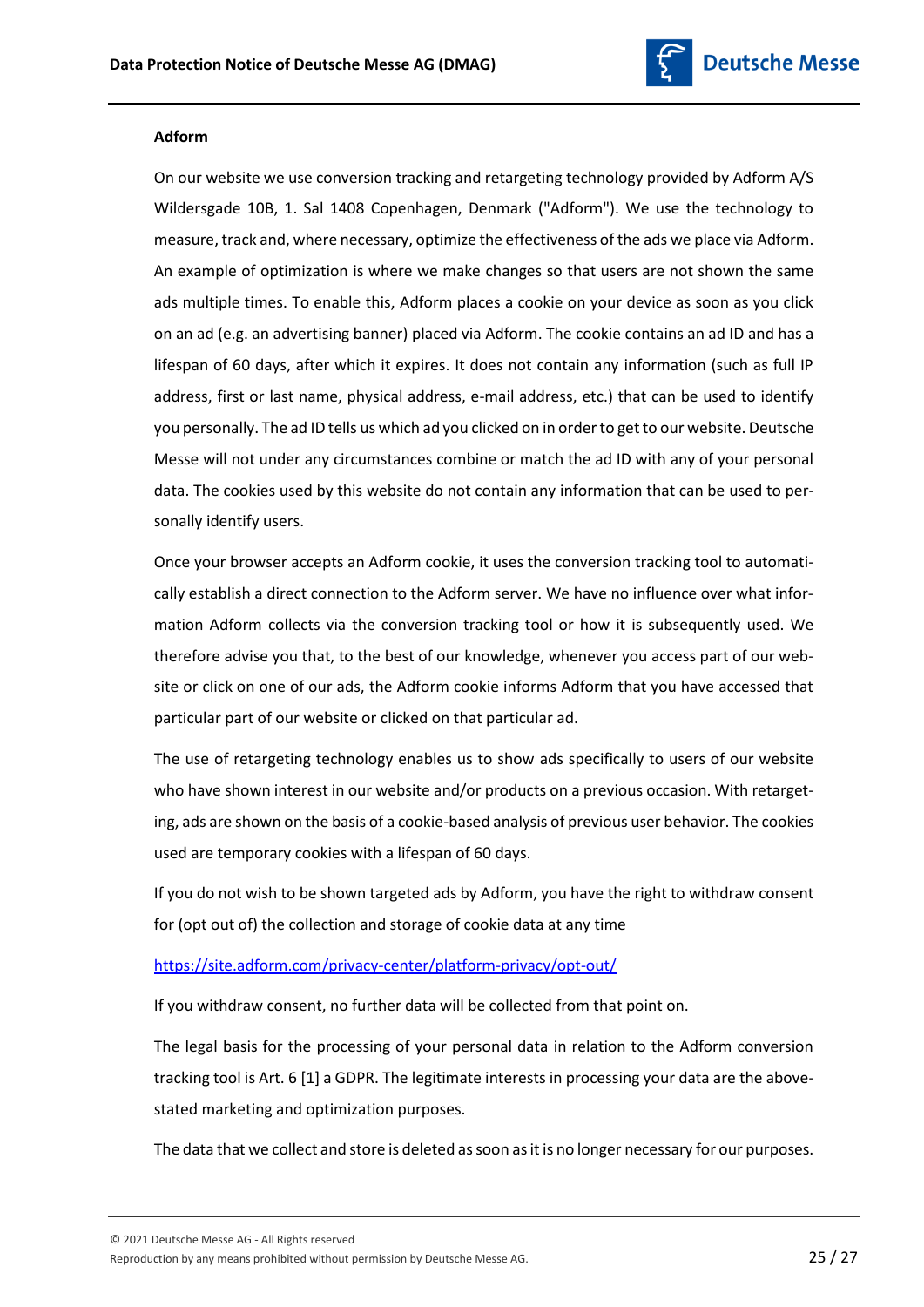

You will find further information on Adform's privacy policy at

<https://site.adform.com/privacy-center/platform-privacy/product-and-services-privacy-policy/>

You have the right to withdraw consent for (opt out of) Adform data collection and processing at any time at

## <https://site.adform.com/privacy-center/platform-privacy/opt-out/>

If you withdraw consent, no further data will be collected from that point on.

#### **Legal basis:**

Art. 6 [1] a GDPR

#### **Outbrain**

We also use the retargeting service offered by Outbrain Inc., 39 West 13th Street, 3rd floor, New York, NY 10011, U.S.A. With the help of this function, we can display interest-based advertisements to the users of our website and on other websites using Outbrain. When calling up our website, a tracking pixel will be stored on your browser. When you visit other websites using the Outbrain function, the tracking pixel establishes a connection to your device and you will be shown personalised advertisements based on the websites you previously visited. The legal basis for the storage of the cookie is consent pursu-ant to Art. 6 [1] a GDPR. The further evaluation of the collected data for a period of up to two years is based on Art. 6 [1] a GDPR. Outbrain has stated that it acts in compliance with European data protection regulations and that model clauses are implemented as a safeguard for data transfers to the U.S. For further information on the services offered by Outbrain please refer to the privacy policy of Outbrain at

<https://www.outbrain.com/legal/privacy#privacy-policy/>

You can also call up this link if you wish to revoke your consent.

#### **Legal basis:**

Art. 6 [1] a GDPR

## **Ligatus**

We also use the remarketing service provided by Ligatus GmbH, Hohenstaufenring 30-32, D-50674 Köln, Germany. With the help of this function, we can display interest-based advertisements to the users of our website and on other websites using Ligatus. When calling up our website, a tracking pixel will be stored on your browser. When you visit other websites using the Ligatus function, the tracking pixel establishes a connection to your device and you will be shown

© 2021 Deutsche Messe AG - All Rights reserved

Reproduction by any means prohibited without permission by Deutsche Messe AG. 26 / 27